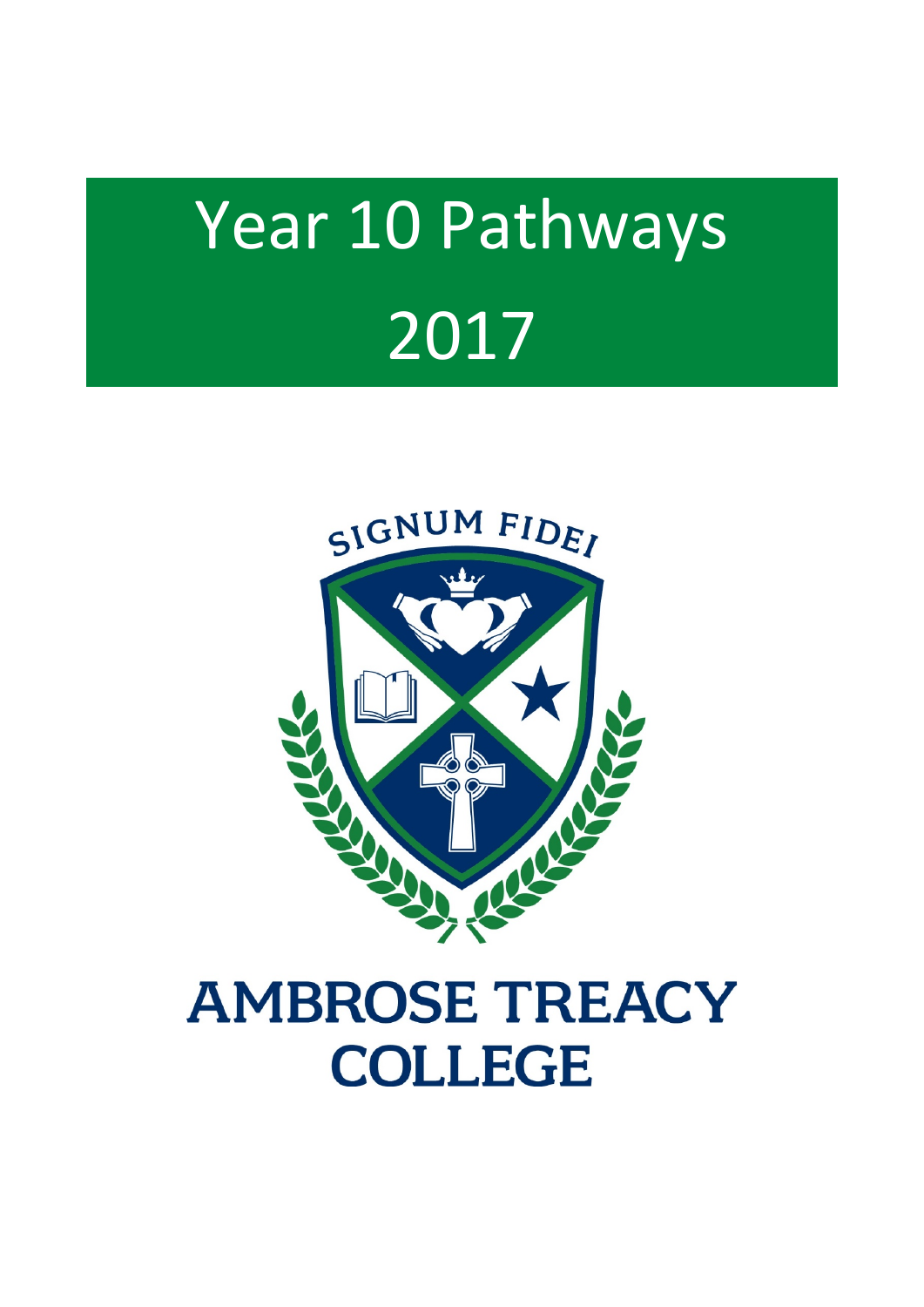#### **From the Principal**

Dear Parents, Guardians of Year 9 students

As the year draws to an end, important decisions have to be made with regard to your son's subject preferences for 2017. In Year 10, students enter the first year of the Senior Phase of learning. While they will continue to have the opportunity to study the 'entitlements' of the national curriculum, Ambrose Treacy College is committed to ensuring that each student is able to aspire to their personal excellence. The implication of this is that, while we would strongly encourage most of our students to continue with their national curriculum 'entitlement', we acknowledge that some students may wish to depart from this, in order to maximise their success and interest in other areas.

To this end, students in Year 10 will study a combination of compulsory core subjects and elective subjects. Compulsory core subjects include:

- English English or English Communication
- Mathematics Advanced or General
- Religious Education

While the national curriculum requires the delivery of Science, History and HPE to all students in Year 10, students at Ambrose Treacy College who have not yet experienced success in these subjects, or whose postschool pathway will not be advantaged by studying them, may opt out of their 'entitlement', providing this is determined to be in their best interests. Although the College provides this flexibility to students, it strongly urges students and parents to consider the benefits of studying Science, History and HPE, each of which introduce students to important key content and skills.

To assist students and parents in making these important decisions, all students in Year 9 will be invited to attend an academic mentoring interview, where they will receive subject preference advice specific to their needs. Members of the College, who are undertaking the academic mentoring meetings, will provide advice on the basis of:

- Your son's ability, as indicated in his studies so far
- Whether your son has met the pre-requisites for entry into certain subjects and their likelihood for success
- Your son's areas of interest and post-school ambition
- The desirability of keeping more than one pathway open and for a rounded, broad and balanced education.

Academic mentoring meetings can be accessed via our online Booking System (www.sobs.com.au), which will be open from Friday 5<sup>th</sup> August. Parents will be able to select appropriate times with their allocated academic mentor. Each meeting will be for approximately 20 minutes and your son should attend these with you. Once these meetings have been finalised, Year 10 students will be required to select a maximum of 7 subjects (three of which must be English, Mathematics and Religious Education). While the current ambiguity about the State Government's review of Senior Schooling means that the College is unable to fully pre-empt the structural arrangements for Year 11 and 12, we anticipate that students in Year 11 will need to drop one of their four electives. Before a student can proceed into Year 11, he must show from his Year 10 performance that he is capable of handling the subjects offered.

We look forward to working further with you in your son's education.

Yours sincerely

Mr Michael Senior Principal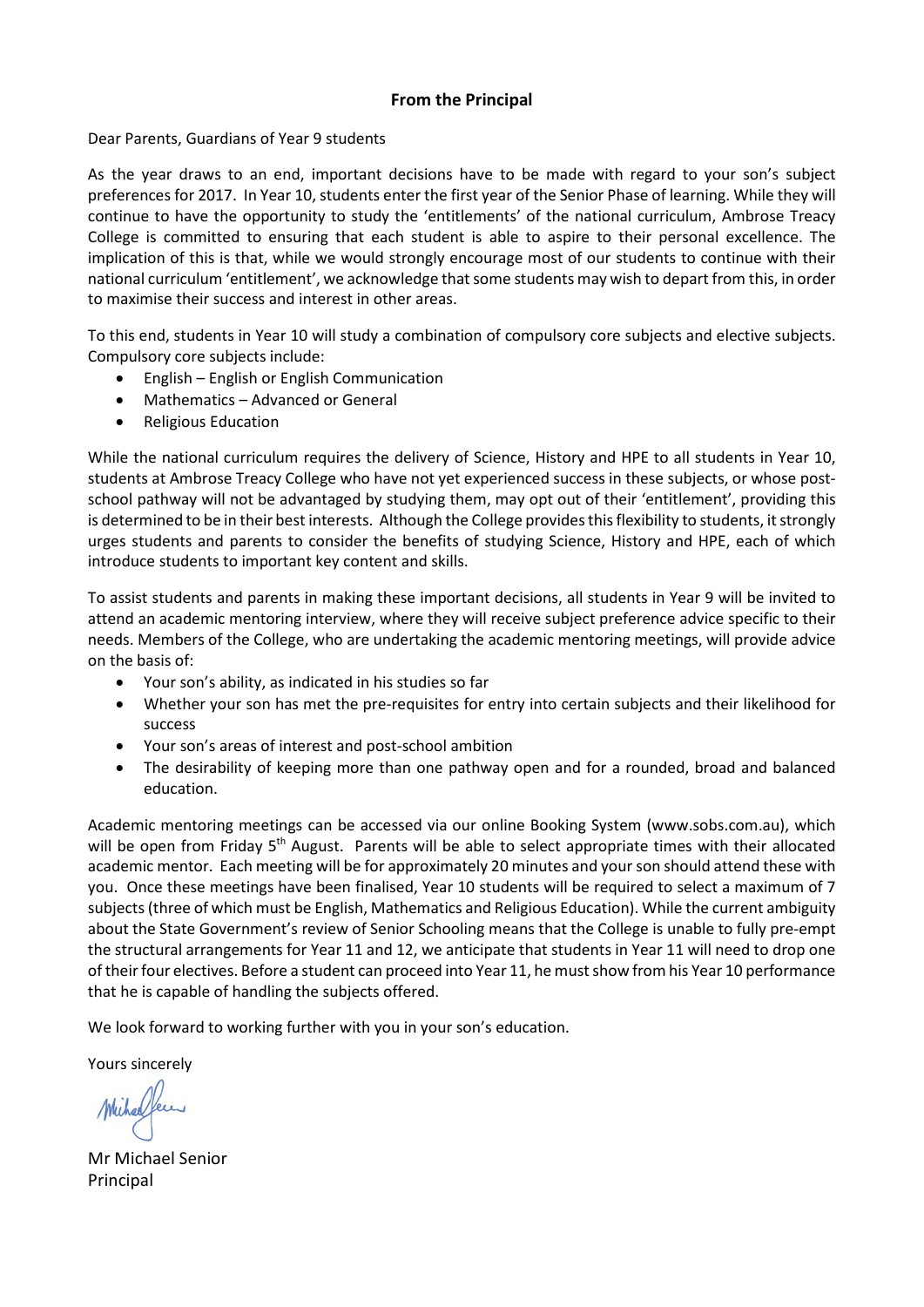### **Contents**

| Elective Subjects: Strongly Recommended (part of the National Curriculum Entitlement)  13       |  |
|-------------------------------------------------------------------------------------------------|--|
|                                                                                                 |  |
|                                                                                                 |  |
|                                                                                                 |  |
|                                                                                                 |  |
|                                                                                                 |  |
|                                                                                                 |  |
|                                                                                                 |  |
|                                                                                                 |  |
|                                                                                                 |  |
| Introduction to Information Processing Technology (IPT): Head of Department: Mr Mark Watson  23 |  |
|                                                                                                 |  |
|                                                                                                 |  |
|                                                                                                 |  |
|                                                                                                 |  |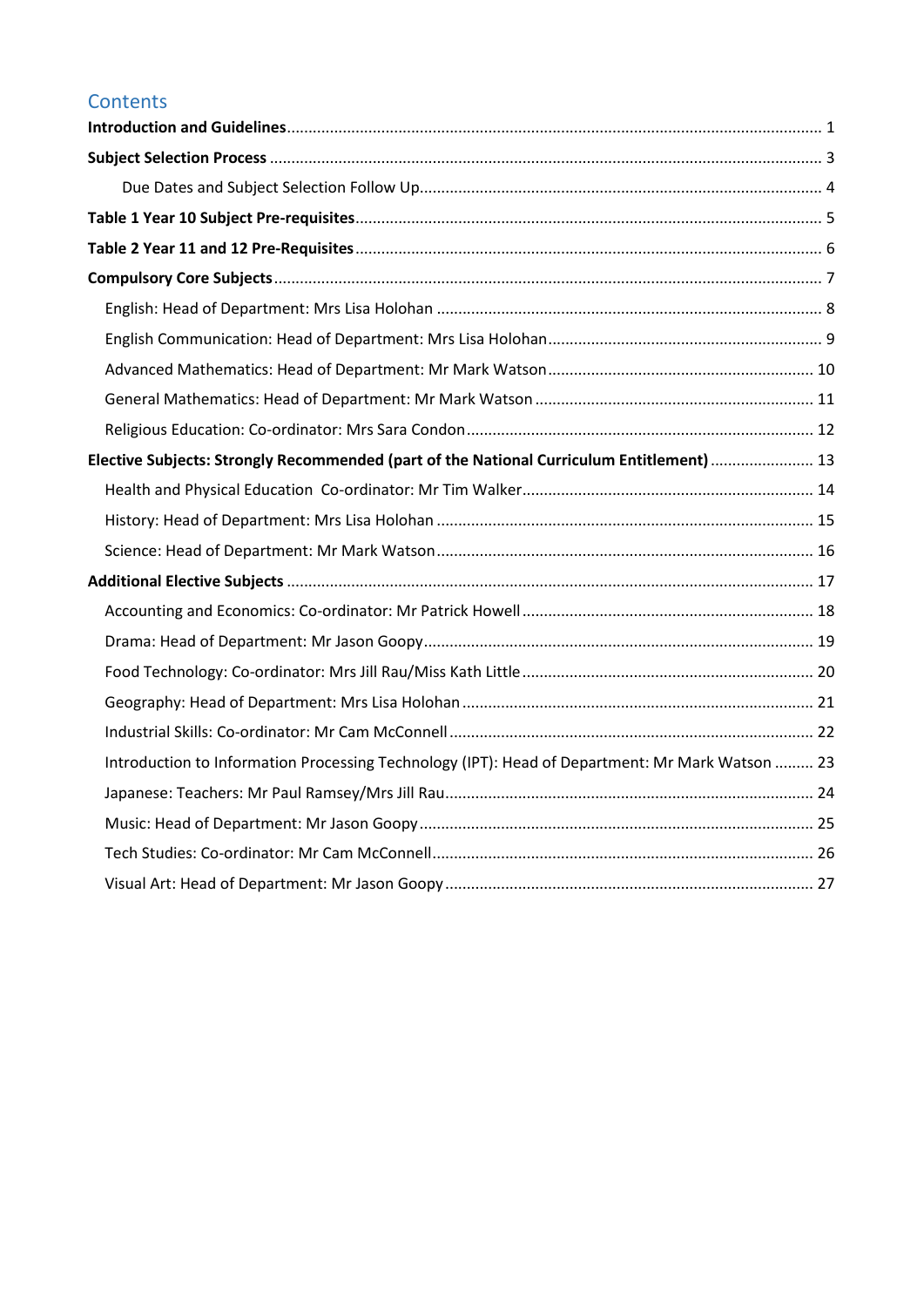#### <span id="page-3-0"></span>**Introduction and Guidelines**

#### **Some Considerations for Choosing Subjects for Years 10**

Taking the time to think carefully about your selection of subjects for Years 10 is important because your choice may affect:

- How you feel about school
- Your success at school
- Your future options and pathway preparedness
- The objective of a broad and balanced education.

#### **OVERALL PLAN**

A good overall plan is to choose subjects:

- In which you are interested
- That use your strengths and abilities
- That keep your options open
- That develop useful life and study skills
- That assist you in being prepared for possible future pathways

#### **GUIDELINES**

#### **Keep your options open**

It is important to select subjects which keep your options open because:

- At this stage you may not know what you want to do when you finish school, or
- The career ideas you have now might change as you grow older

To help you keep your options open, you are required to study the following core subjects:

- English (English or English Communication) 9 periods a cycle
- Mathematics (Advanced or General) 9 periods a cycle
- Religious Education  $-6$  periods a cycle
- Formation 2 periods a cycle

You will need to choose four other subjects from a range of electives. These electives will be studied for a whole school year. They should either be subjects you are interested in studying in Year 11 or 12, or be subjects which help you achieve success in future endeavours. They will be studied for 8 periods in a cycle.

#### **Consider your learning style and strengths**

When selecting your elective subjects, it is helpful to think about your preferred learning style. Do you learn best by looking and listening or are you more of a hands-on learner? It is also important to consider your strengths and abilities. Your past performance at school should give you some idea about these.

#### **Think about your future options – should I opt out of the national curriculum entitlements – Science, History and HPE?**

It is also helpful to have some ideas about the subjects you might like to study in Years 11 and 12. While students have the flexibility to opt out of subjects like History, Health and Physical Education and Science, doing so may limit success at Year 11 and 12, as well as post-school pathways. Some university courses have Science subjects as a pre-requisite, so choosing not to study a Science, will limit your options. While it is likely many students won't leave school with the aim of 'being a Historian' studying History improves both your social capital and knowledge of the world, as well as your capacity to cope with research and manage time – something that is absolutely essential in any post-school university study. Equally, Health and Physical Education exposes students to important information about their own well-being. The decision to not study the 'entitlements', should not be taken lightly. Generally, you should only consider opting out of these entitlements if you are not currently passing the course, or if you are intending on a vocational education pathway.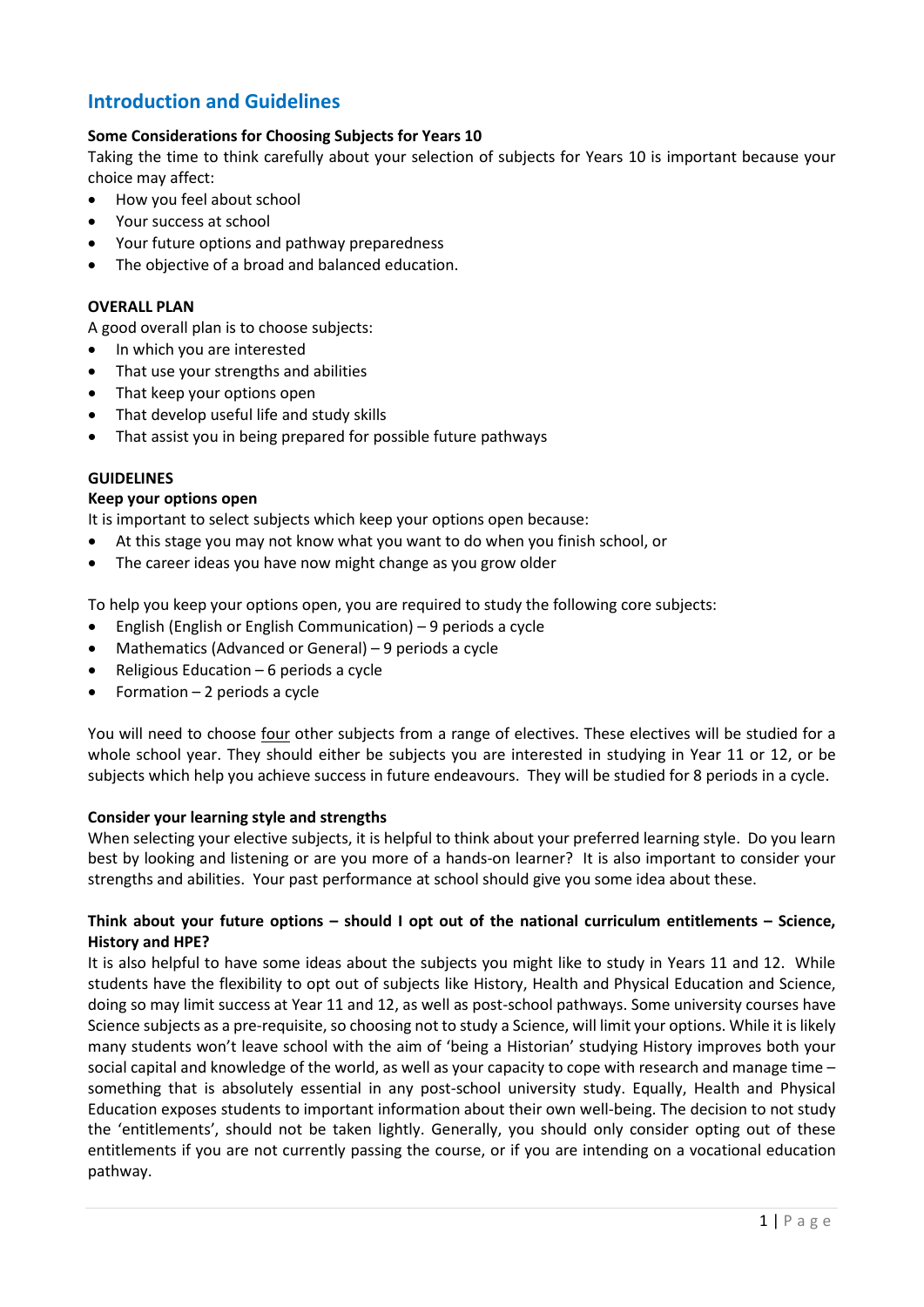#### **Find out about the course requirements**

Even though you have studied a wide range of subjects in the Middle School, it is important to find out as much as possible about the subjects offered in 10. Some of the subjects will be new. Others, with the same name as in Year 9, may be a little different. To find out about these subjects:

- Read the subject descriptions in this booklet
- Talk to Heads of Faculties, Subject Coordinators and teachers of particular subjects
- Listen carefully at the subject selection evening

When investigating a subject, find out about the content (i.e. what topics are covered in the subject) and how the subject is taught and assessed. For example:

- Does the subject mainly involve learning from a textbook?
- Are there any field trips, practical work or experiments?
- How much assessment is based on exams compared to assignments?
- What is the amount of theory compared to practical work, written compared to oral work?

#### **Make a decision about a combination of subjects that suits you**

You are an individual, and your particular needs and requirements in subject selection may be quite different from those of other students. Therefore, **do not** select a subject just because:

- Someone told you that you will like or dislike it
- Your friends or siblings are or are not taking it
- You like or dislike the teachers you predict might be teaching it.

Be honest about your abilities and realistic with your future goals. There is little to be gained by continuing with or taking advanced levels of subjects that have proved very difficult even after you have put in your very best effort.

Also, if your career aims require the study of certain subjects, do you have the ability and determination to work hard enough to achieve the necessary results in those subjects? If you do not like the subject and achieve poorly in it, then it is unrealistic to study it for a prolonged time. Education isn't just about a qualification. Ensure you enjoy what you choose as much as possible.

#### **Be prepared to ask for help**

If you need more help, ask for it. Talk to your parents, teachers and counsellors. There are many people at ATC who will gladly help you.

#### **Changing Subjects**

Students may have the ability to change elective subjects at the conclusion of a semester ONLY. This will be dependent on availability of spaces in classes. Changing a subject mid semester puts you at a potential disadvantage.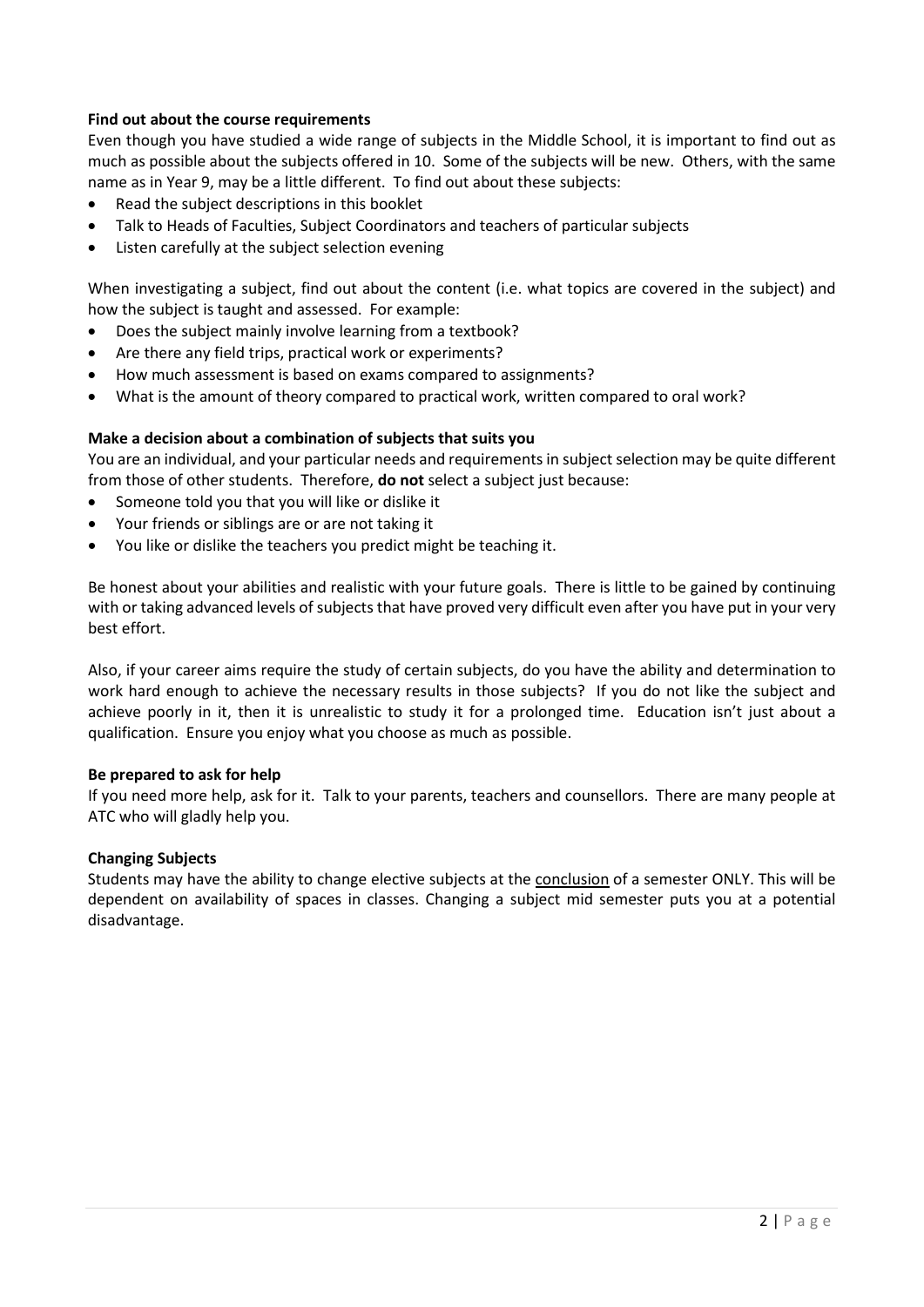#### <span id="page-5-0"></span>**Subject Selection Process**

This year, the subject selection process will be completed online using web Preferences.

#### **SELECTION INSTRUCTIONS**

#### **Compulsory Core**

Students must select from the following choices:

- English (C minimum) or English Communication
- Advanced Mathematics (B- minimum) or General Mathematics
- Religious Education

#### **Electives**

In addition to the three subjects above, students are able to select 4 electives. In Year 10, Australian students are expected to complete the 'entitlement' of the national curriculum. The national curriculum positions Health and Physical Education, History and Science as compulsory entitlements for all Year 10 students. Ambrose Treacy College strongly encourages all students to access the entitlement of the national curriculum, in keeping with a commitment to a balanced and broad education for our boys. Given the College's position that Year 10 constitutes the first year of Senior Schooling, the College will allow students a degree of flexibility in their subject preferences, but strongly recommends that students opt for at least two of the three 'entitlements' (Health and Physical Education, History and Science. Only in exceptional circumstances, and in consultation with the Dean of Learning, will students be permitted to opt out of more than one. A full list of subject electives is available in the Pathways booklet. Students will also need to select one reserve subject.

#### **Classes**

The number of classes to be run in a subject in 2017 will depend upon the number of students who select that subject in their preferences. Due to the combinations of subjects selected by the cohort of students, it may be necessary to select the student's reserve subject.

To access the online subject selection process go to [https://www.selectmysubjects.com.au.](https://www.selectmysubjects.com.au/) Please follow the steps below.

|                                  | You will need a computer with an internet connection and a printer.                                                                                                                                                                                                                   |  |  |
|----------------------------------|---------------------------------------------------------------------------------------------------------------------------------------------------------------------------------------------------------------------------------------------------------------------------------------|--|--|
| <b>Internet</b><br><b>Access</b> | We recommend using Firefox, you may also use Google Chrome or IE 6.0<br>and above.                                                                                                                                                                                                    |  |  |
| Log In                           | Click here to open Web Preferences<br>Student Access Code:<br>Password:                                                                                                                                                                                                               |  |  |
| <u>3</u><br><b>Home Page</b>     | To view your subject information click "View Subject Details" at the top<br>right of the screen. (Please note that your reserve elective subjects for<br>Year 9 are also listed)<br>To select/change your preferences, click "Add New Preferences" at the<br>top right of the screen. |  |  |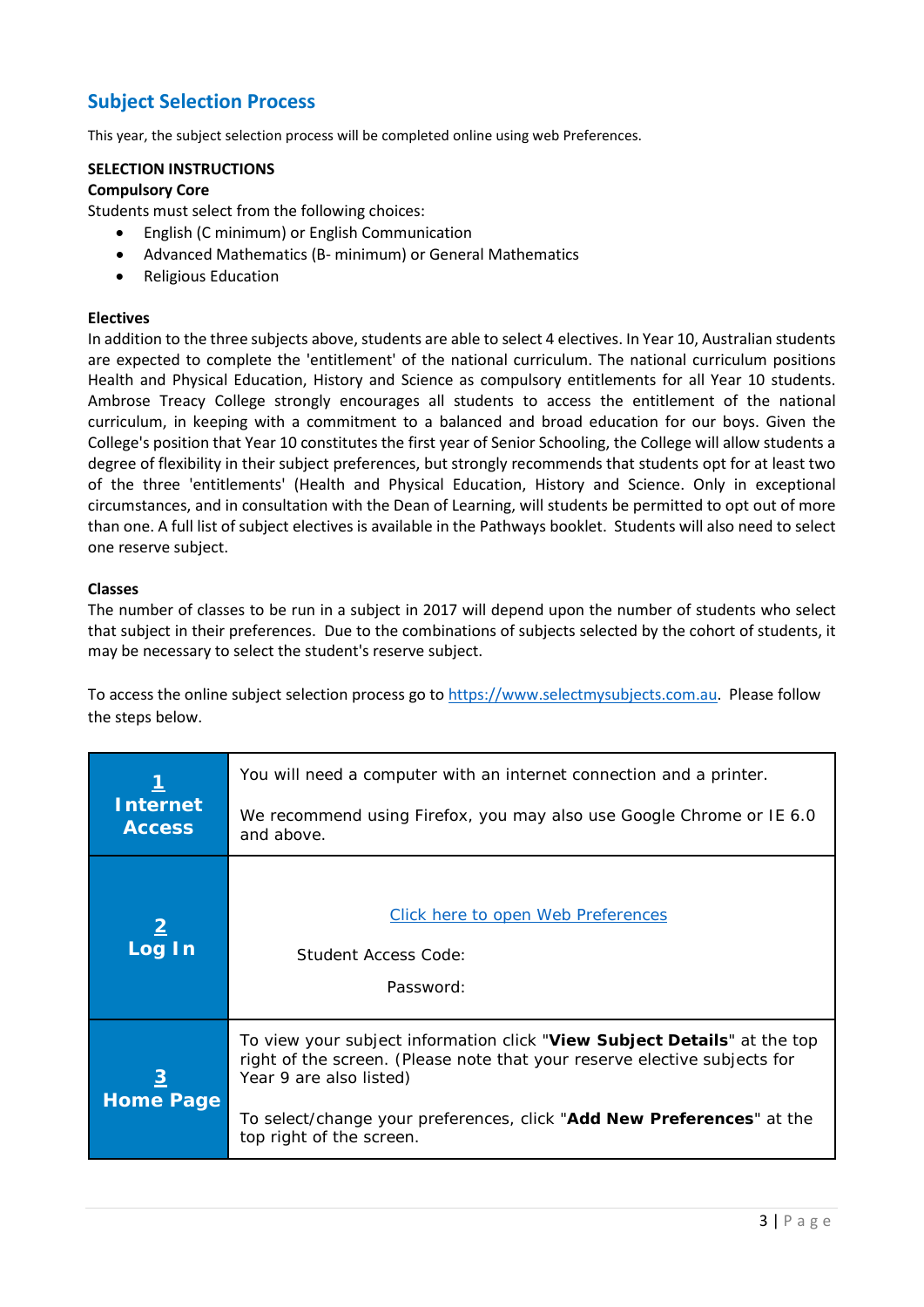| <u>4</u><br><b>Preference</b><br><b>Selection</b> | Firstly, complete the text answers (in conjunction with ATC Careers<br>website). Record your Year 9 subjects and the results you achieved in<br>Semester 1. |  |  |
|---------------------------------------------------|-------------------------------------------------------------------------------------------------------------------------------------------------------------|--|--|
|                                                   | Then select your subjects from the drop down lists, you have 30 minutes<br>to do so.                                                                        |  |  |
|                                                   | - Select English or English Communication                                                                                                                   |  |  |
|                                                   | - Select Advanced or General Mathematics                                                                                                                    |  |  |
|                                                   | - you must select Religious Education                                                                                                                       |  |  |
|                                                   | - then select 4 electives plus 1 reserve                                                                                                                    |  |  |
|                                                   | Once complete, click "Proceed".                                                                                                                             |  |  |
|                                                   | Note: You are not finished yet.                                                                                                                             |  |  |
| 5<br><b>Preference</b><br><b>Validation</b>       | If you are happy with your preferences click "Submit Valid<br>Preferences" which will open your "Preference Receipt".                                       |  |  |
|                                                   | Or if you would like to make changes to your preferences click "Cancel"<br>and this will take you back to the Preference Selection page.                    |  |  |
| <u>6</u><br><b>Preference</b><br><b>Receipt</b>   | You can print your "Preference Receipt" by clicking "Open Print View"<br>and clicking "Print Receipt".                                                      |  |  |
|                                                   | To continue click "Return to Home Page".                                                                                                                    |  |  |
|                                                   | If you want to change your preferences, repeat the process by clicking<br>"Add New Preferences".                                                            |  |  |
|                                                   | You have 1 opportunity to change your selection so select carefully.<br>Any issues with this please see Mr Gardiner.                                        |  |  |
|                                                   | Otherwise exit by clicking "Log Out". End of steps.                                                                                                         |  |  |

#### <span id="page-6-0"></span>Due Dates and Subject Selection Follow Up

Subject selection preferences should be entered no later than Thursday 11th August 3pm These preferences represent an 'initial' selection by students and parents. Subsequent to receiving these preferences, the College will provide academic mentoring for students and parents, in Weeks 6 and 7 of Term 3. Parents and students will be assigned an academic mentor; with whom they will need to make an appointment via our Parent Teacher Interview Booking System (SOBS). Members of the Academic Mentoring team include:

- David Gardiner College Deputy Principal
- Conor Finn College Dean of Formation
- Kath Little College Dean of Learning
- Greg Quinn College Assistant Dean of Learning
- Matt Warr College Assistant Dean of Formation
- Cam McConnell Head of Year 9
- Kate Nankivell College Counsellor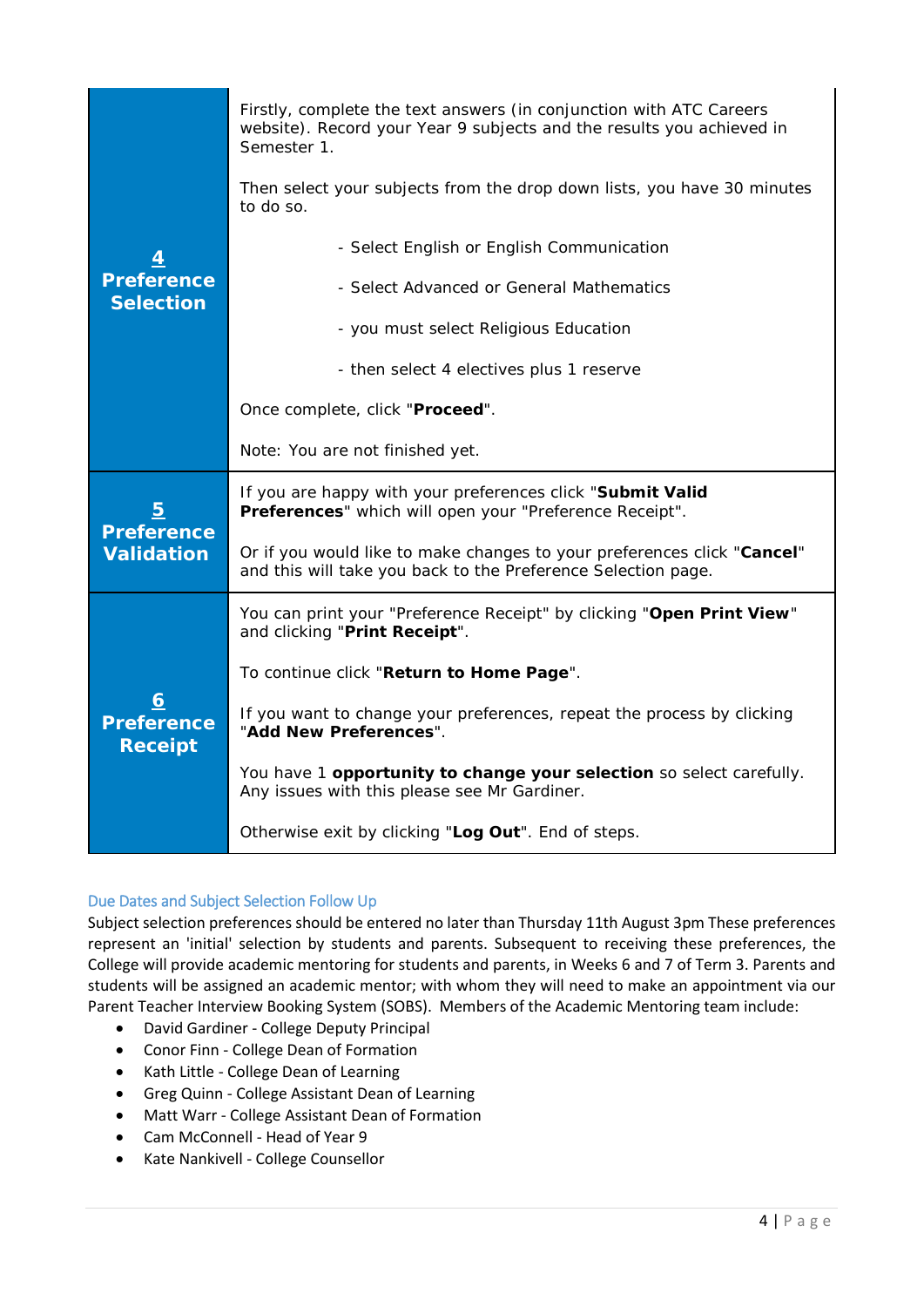## <span id="page-7-0"></span>**Table 1 Year 10 Subject Pre-requisites**

In order to be eligible to select certain subjects in Year 10, you must consider the pre-requisites and recommendations in the table below.

| <b>Senior Subjects</b>            | <b>Pre-requisites</b>  | <b>Recommendations</b>                               | <b>Pathway Suitability</b> |
|-----------------------------------|------------------------|------------------------------------------------------|----------------------------|
| <b>Accounting and</b>             |                        | $\mathsf{C}$<br><b>Business</b><br>in<br>and         | University Pathway         |
| <b>Economics</b>                  |                        | Economics - Year 9                                   |                            |
| <b>English</b>                    | No less than a C in    |                                                      | University Pathway         |
|                                   | English in Year 9      |                                                      |                            |
| <b>English Communication</b>      |                        |                                                      | <b>Vocational Pathway</b>  |
| <b>Drama</b>                      |                        | C in Drama - Year 9                                  | University / Vocational    |
|                                   |                        |                                                      | Pathway                    |
| <b>Food Technology</b>            |                        | Participation in Food                                | <b>Vocational Pathway</b>  |
|                                   |                        | Technology in Year 9.                                |                            |
| Geography                         |                        | C in Geography - Year 9                              | University Pathway         |
|                                   |                        | C in English - Year 9                                |                            |
| <b>History</b>                    |                        | C in History - Year 9                                | University Pathway         |
|                                   |                        | C in English - Year 9                                |                            |
| <b>Information Processing</b>     |                        | C+ in Digital Technology                             | University Pathway         |
| and Technology                    |                        | $-$ Year 9                                           |                            |
| <b>Industrial Skills (Cert I)</b> |                        | C in Design Tech - Year<br><b>Vocational Pathway</b> |                            |
|                                   |                        | 9                                                    |                            |
| Japanese                          | C in Japanese Year 9   |                                                      | University Pathway         |
| <b>Advanced Mathematics</b>       | No less than a B- in   | C+ in Year 10 Advanced                               | University Pathway         |
|                                   | Mathematics in Year 9. | Mathematics                                          |                            |
| <b>General Mathematics</b>        |                        |                                                      | University / Vocational    |
|                                   |                        |                                                      | Pathway                    |
| <b>Music</b>                      |                        | C in Music in Year 9                                 | University Pathway         |
| <b>Physical Education</b>         |                        | C in Physical Education                              | University / Vocational    |
|                                   |                        | $-$ Year 9                                           | Pathway                    |
| <b>Science</b>                    |                        | C in Science - Year 9                                | University Pathway         |
| <b>Tech Studies</b>               |                        | University / Vocational<br>C in Design Tech - Year   |                            |
|                                   |                        |                                                      | Pathway                    |
| <b>Visual Art</b>                 |                        | C in Visual Art - Year 9                             | University / Vocational    |
|                                   |                        |                                                      | Pathway                    |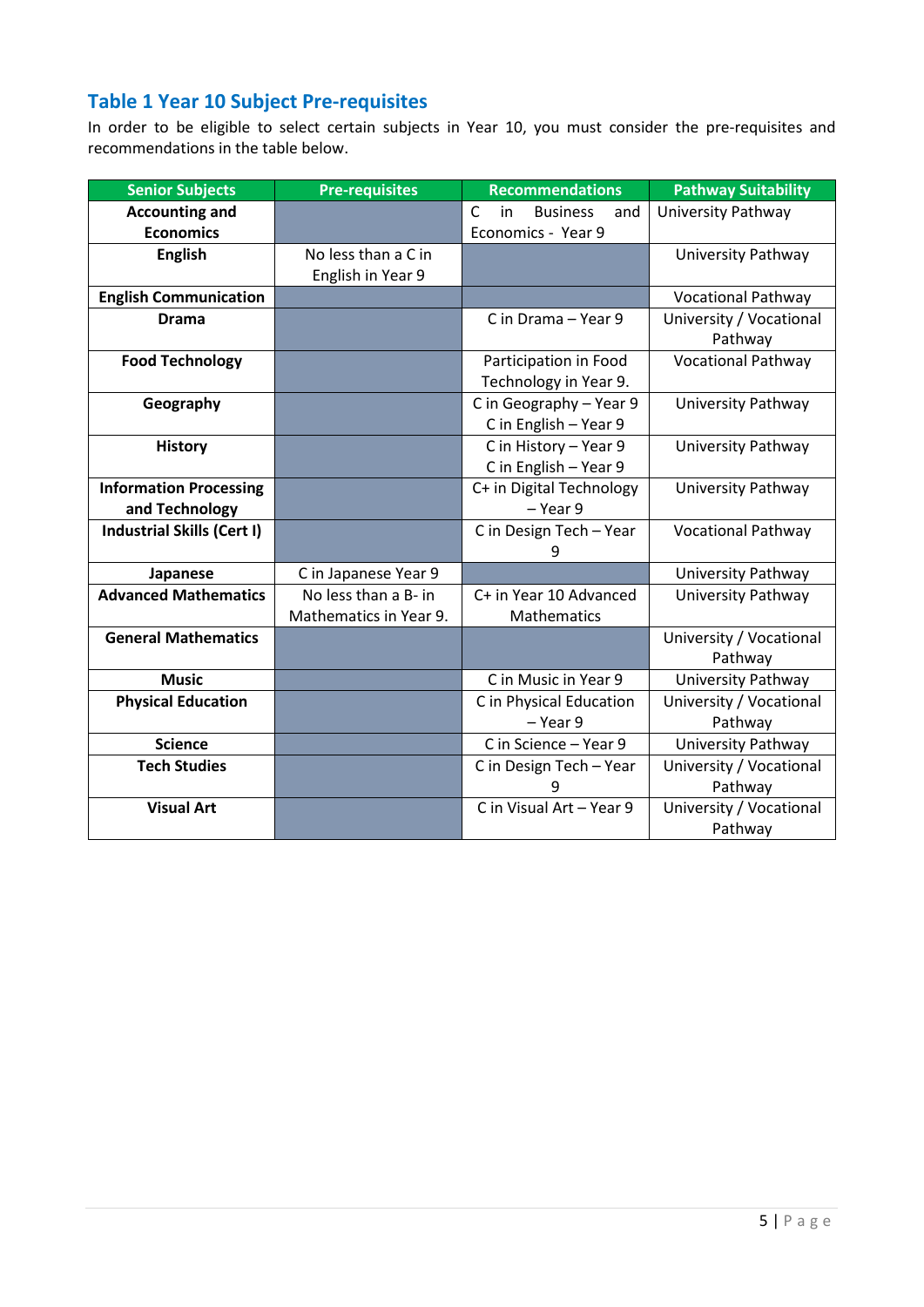## <span id="page-8-0"></span>**Table 2 Year 11 and 12 Pre-Requisites**

In selecting electives in Year 10, students may wish to think forward to the prerequisites for Years 11 and 12.

| <b>Senior Subjects</b>           | <b>Requirements</b>                             | <b>Recommendations</b>                |
|----------------------------------|-------------------------------------------------|---------------------------------------|
| <b>Accounting</b>                | C in Accounting strands, Year<br>10             | C in Year 10 Maths                    |
|                                  | <b>Accounting and Economics</b>                 |                                       |
| <b>Biology</b>                   | C in Science                                    | C in English                          |
| Chemistry                        | <b>B</b> in Science and C in Mathematics        | C in English                          |
| <b>Drama</b>                     | C in English                                    | C in Drama.<br>Ability to work        |
|                                  |                                                 | independently and in groups.          |
| <b>Economics</b>                 | C in English                                    | Essay, Discussion and Research Skills |
| Construction (Cert I)/and        |                                                 | Ability to work independently and     |
| <b>Manufacturing Studies</b>     |                                                 | progressively, including in work      |
|                                  |                                                 | placement building site.              |
|                                  |                                                 | C in Tech Studies or completed        |
|                                  |                                                 | Industrial Skills - Year 10.          |
| Geography                        | C in English or English Communication           | <b>Research Skills</b>                |
| <b>Information</b><br>Processing | C+ in Advanced Mathematics - Year 10            |                                       |
| and Technology                   | C in Information Technology - Year 10           |                                       |
| Japanese                         | C in Japanese                                   |                                       |
| <b>Pre-Vocational</b>            |                                                 |                                       |
| <b>Mathematics</b>               |                                                 |                                       |
| <b>Mathematics A</b>             |                                                 | C in General Mathematics - Year 10    |
|                                  |                                                 | Students interested in a trade        |
|                                  |                                                 | pathway should consider Maths A as    |
|                                  |                                                 | starting point. Pre-Vocational<br>a   |
|                                  |                                                 | Mathematics is below the trade        |
| <b>Mathematics B</b>             | Maths<br>$C+$                                   | entry requirement.                    |
|                                  | in Year<br>10<br>Advanced<br><b>Mathematics</b> |                                       |
| <b>Mathematics C</b>             | in<br>10<br>Advanced<br>Maths<br>Year<br>B      | Advisable that Mathematics B is also  |
|                                  | <b>Mathematics</b>                              | being studied                         |
| <b>Modern History</b>            | C in English and History Year 10                |                                       |
| <b>Music</b>                     | C+ in Music or Grade 4 AMEB (Practical          |                                       |
|                                  | exams)                                          |                                       |
| <b>Physical Education</b>        |                                                 | C in Health & Physical Education -    |
|                                  |                                                 | Year 10                               |
| <b>Physics</b>                   | B in Science and a C+ in Advanced               | C in English                          |
|                                  | Mathematics                                     |                                       |
| <b>Recreation Studies (Cert</b>  |                                                 | C Health & Physical Education - Year  |
| III)                             |                                                 | 10                                    |
| <b>Tech Studies</b>              | C in Tech Studies - Year 10                     |                                       |
| <b>Visual Art</b>                | C in Visual Art. If no Visual Art studied       | C in English                          |
|                                  | an interview and Folio is required.             |                                       |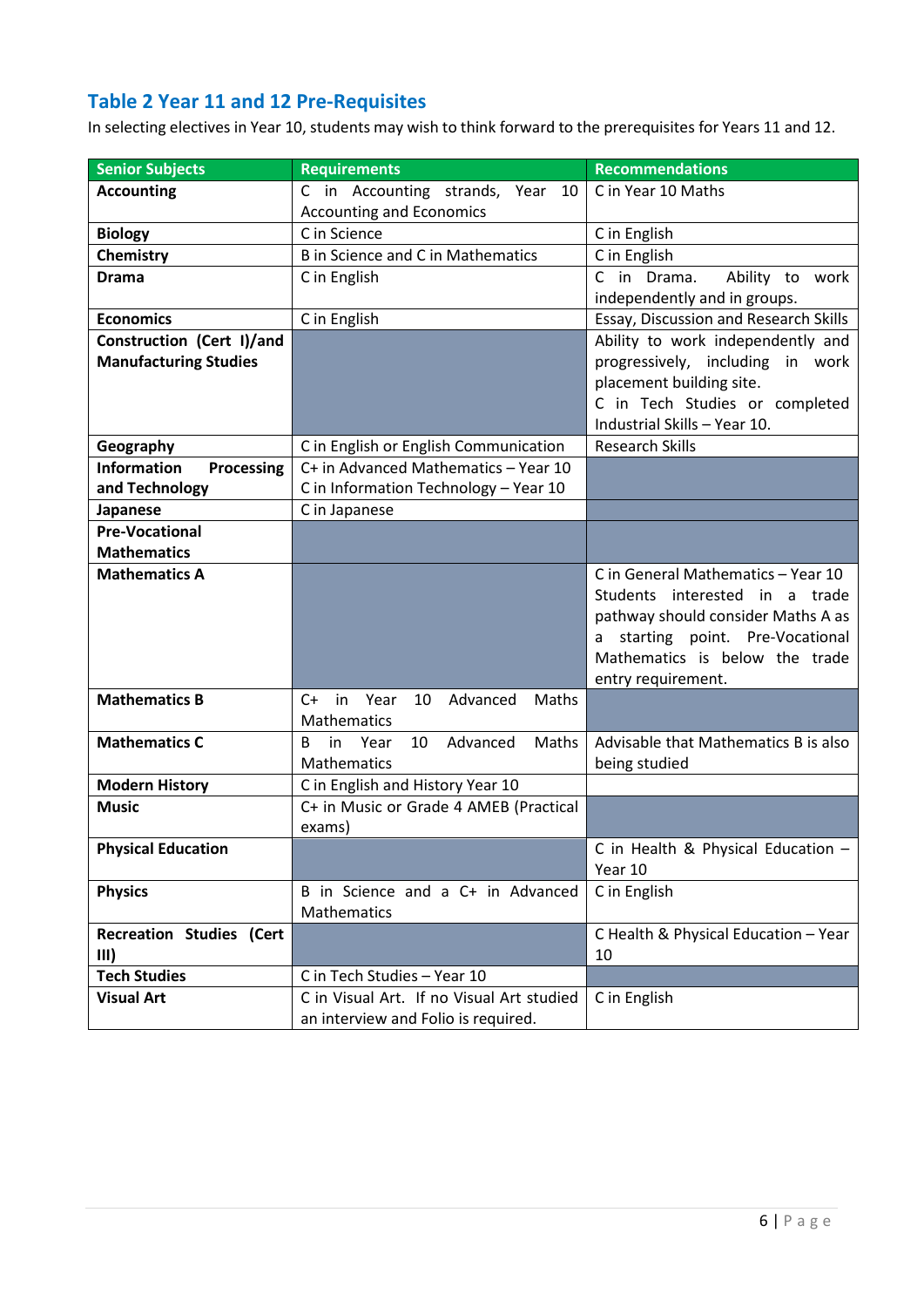## <span id="page-9-0"></span>**Compulsory Core Subjects**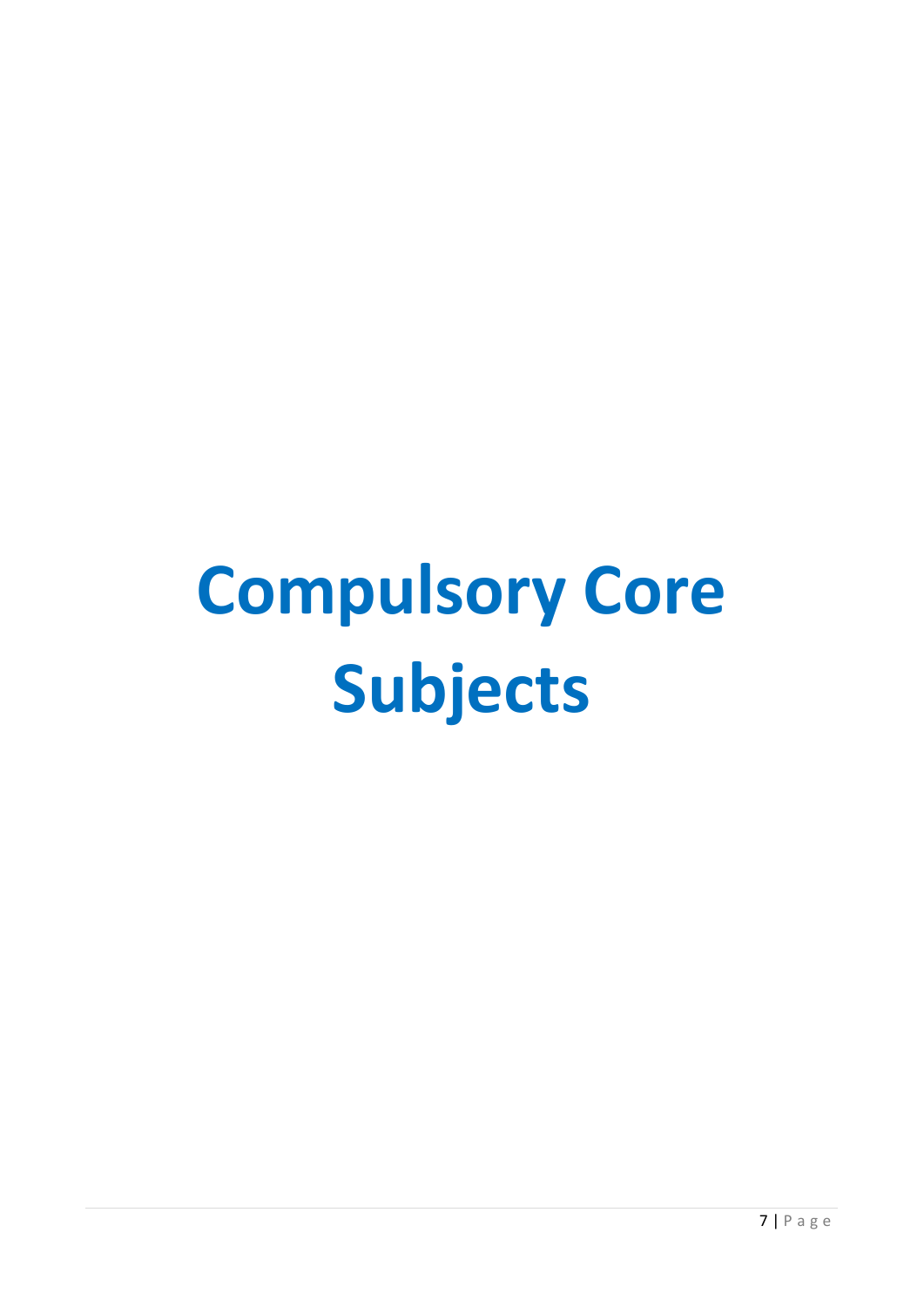## **English:**

#### **Head of Department: Mrs Lisa Holohan**

#### <span id="page-10-0"></span>**Why study English?**

English is part of the mandatory National Curriculum developed by the Australian government. At Ambrose Treacy College in 2017, students in Year 10 may choose between English and English Communication. English is a more rigorous course of study, which requires student engagement with challenging literature and other texts and a focus on critical literacy. The English program encompasses not only the operational aspects of writing, speaking, viewing, listening and reading, but an understanding and appreciation of text structures, text types and language features. Students of English analyse the ways in which meaning is communicated, at different levels, across different contexts, by different authors, for different purposes.

English in Year 10 is both challenging and enjoyable. It develops skills to enable students to experiment with ideas and expression, to become active, independent learners, to work with each other and to reflect on learning. Students will learn not only how to analyse texts, but to make their own.

**Prerequisite** – C in Year 9 English

#### **What is studied in Year 10?**

Students studying **English** will understand how ideas can be explored in a variety of genres including novel, short story and film. They will consider the development of key concerns in a range of texts and the elements of good writing. They will draw on this knowledge to create their own texts. Students will understand how the style of a text influences its reading. They will learn how to trace character development and relationships. Students will prepare creative and analytical responses in relation to the texts in order to understand a rich array of concepts through the study of this range of text types.

#### **Units of study for 2017 include:**

Term 1 The Classics – Novel Study – To Kill a Mockingbird Term 2 Shakespeare – Play Study – Merchant of Venice Term 3 Novel versus Film Term 4 Creative Writing

#### **How are students assessed?**

Students are assessed in the following modes: oral, written and multimodal. Assessment will be completed in a range of conditions including:

- Open conditions: prior notice of question, access to drafting advice and consultations;
- Supervised conditions: examination style of assessment, time, and prior notice of topic and/or access to resources are controlled.

A selection of modes for assessment include:

- Text Responses
- Analysis of Language
- Creative Writing
- Oral Presentations
- Exam

#### **Employment opportunities and pathways**

Most university courses and career pathways require a competent level of spoken and written English. Careers which focus on a more controlled and finessed use of the language including: teaching, research, journalism and new media, public relations, event management, advertising, business, law, medical fields, management, human resources, publishing and editing, politics and international relations.

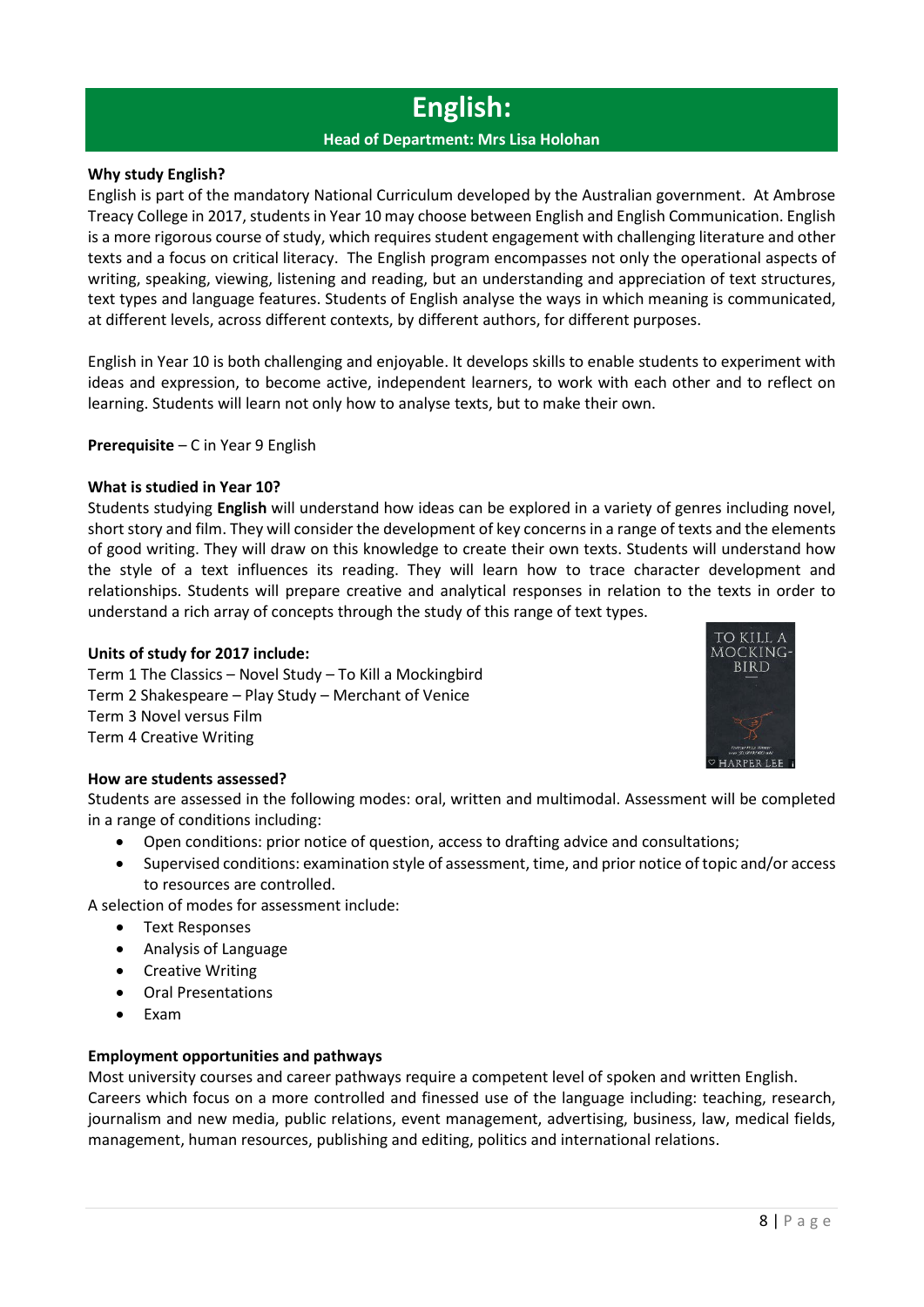## **English Communication:**

**Head of Department: Mrs Lisa Holohan**

#### <span id="page-11-0"></span>**Why study English Communication?**

Students studying English Communication will engage with a range of accessible texts to improve their practical literacy. The aim of the course is to improve the operational literacy of students, enhancing their capacity to communicate in practical contexts, at school and in the work force. Students taking this course most likely do not intend to go to university after school, and certainly are not looking to study courses which require a finessed use of English language.

#### **What is studied in Year 10?**

Students studying **English Communications** will complete some parallel topics with the Year 10 English program and some additional topics to develop practical English skills to improve writing skills.

- Term 1: students will explore the classic **film**, 'To Kill a Mockingbird' based on the novel by Harper Lee. The themes running throughout this unit link with studies in History and Religion and will support understandings in cross curricula areas.
- Term 2:students will investigate an entertaining and accessible **graphic novel** to study Shakespeare's 'The Merchant of Venice.' The incorporation of a graphic novel and side-by-side modern English translation – the kind of English people actually speak today, provides a creative and fun avenue for the English Communications student to engage with one of history's most famous writers.
- Term 3: students will compare various literature to examine multiple stories of growing up in Australia. Students will have a choice of a **novel or audio book** to analyse and evaluate how Australian adolescents are represented.
- Term 4: students will examine the theme of transition. Students will listen to guest speakers, read **short stories** and view multimodal representations of how different cultures transition from one phase of life to the next.

#### **How are students assessed?**

Students are assessed in the following modes: oral, written and multimodal. Assessment will be completed in a range of conditions including:

- Open conditions: prior notice of question, access to drafting advice and consultations;
- Supervised conditions: examination style of assessment, time, and prior notice of topic and/or access to resources are controlled.

A selection of modes for assessment include:

- Term 1 Weekly language conventions tests, and a multimodal persuasive spoken task
- Term 2 Weekly reading comprehension tasks, and a prepared written letter
- Term 3 Weekly language conventions tests, and an Oral presentation; Interview with an adult about growing up in Australia
- Term 4 Weekly comprehension tasks, and a multimodal transition short story narrated by the student

#### **Employment opportunities and pathways**

Most university courses and career pathways require a competent level of spoken and written English. English Communication is a more suitable course for students not looking to study in the Humanities field at university, or students who are planning on entering the workforce.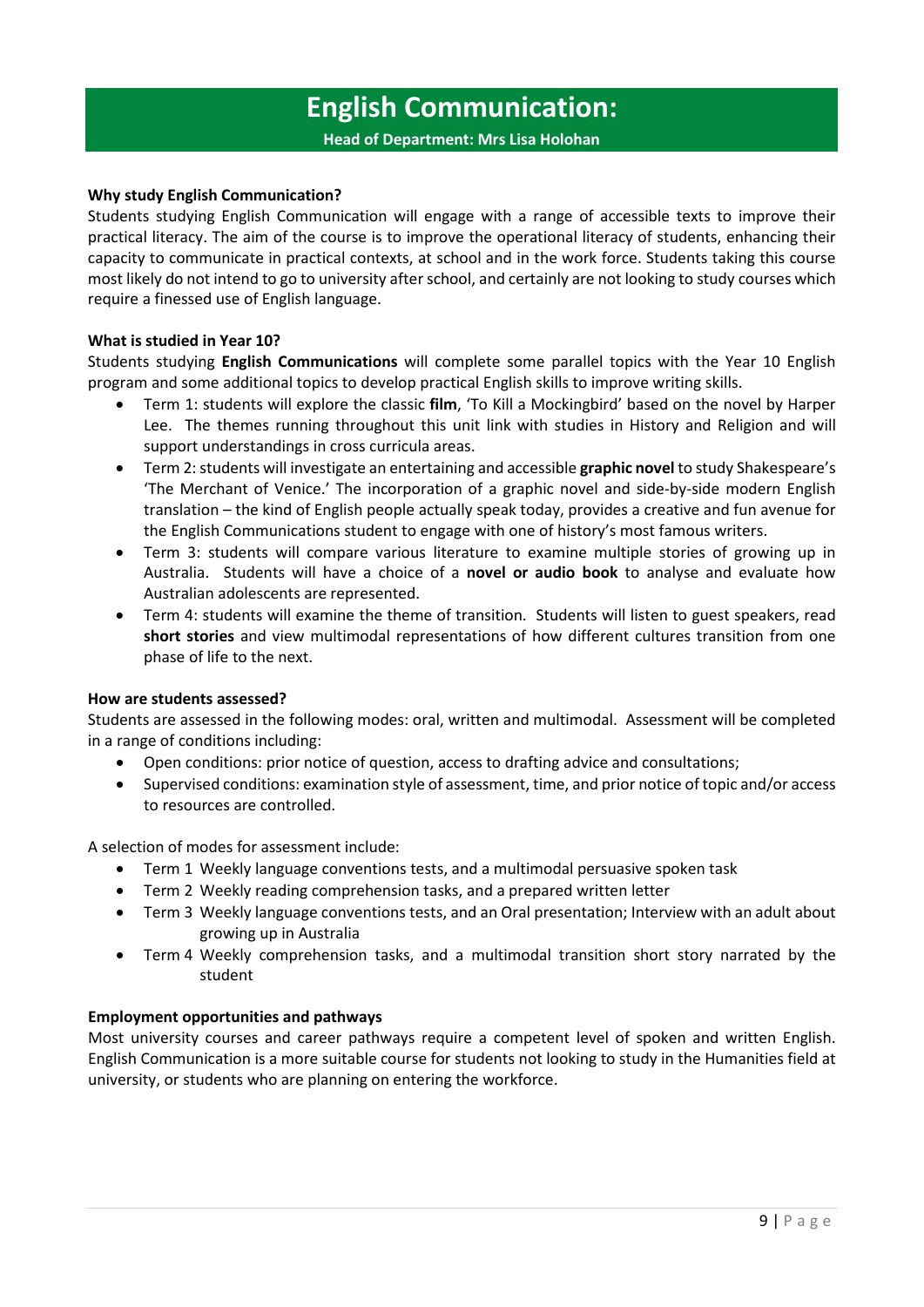## **Advanced Mathematics:**

**Head of Department: Mr Mark Watson**

#### <span id="page-12-0"></span>**Why study Mathematics?**

Students in Year 10 may study General or Advanced Mathematics. Advanced Mathematics is generally a course for students who are interested in a university pathway, typically in the Mathematics or STEM field. Learning mathematics creates opportunities for and enriches the lives of all Australians. Mathematics provides students with essential mathematical skills and knowledge in Number and Algebra, Measurement and Geometry, and Statistics and Probability.

Mathematical ideas have evolved across all cultures over thousands of years, and are constantly developing. Digital technologies are facilitating this expansion of ideas and providing access to new tools for continuing mathematical exploration and invention. The curriculum focuses on developing increasingly sophisticated and refined mathematical understanding, fluency, logical reasoning, analytical thought and problem-solving skills. These capabilities enable students to respond to familiar and unfamiliar situations by employing mathematical strategies to make informed decisions and solve problems efficiently.

#### **Prerequisite** – B- in Year 9 Maths

#### **What is studied in Year 10?**

Advanced Mathematics students will study content in the strands of Algebra, Trigonometry, Statistics and Linear and Non-Linear relationships. Unlike students in General Mathematics, students in Advanced Mathematics will study additional more complex material in these strands including: logarithms, exponential equations, irrational numbers and conics. In order to cover this additional material, students in an Advanced Mathematics class will be required to work at a faster pace than those in General Mathematics and take more responsibility for seeking additional help should they fall behind the pace of the teacher.

- Term 1: Money and Financial Maths, Patterns and Algebra, Measurement and Geometry (Chapters 1, 2 and 3)
- Term 2: Patterns and Algebra, Pythagoras and Trigonometry and solving Trigonometric Equations (Chapters 5 and 6)
- Term 3: Geometric Reasoning, Factor Theorems and Manipulation of Non-Linear Equations (Chapters 8, 9 and 10)
- Term 4: Data Representation and Interpretation, Chance and Probability, Rational and Irrational Numbers, Logarithms (Chapters 7, 11 and 12)

#### **How are students assessed?**

Students are assessed in the criteria of 'Communication', 'Knowledge and Fluency' and 'Problem Solving and Reasoning' using a variety of assessment techniques including:

- Modelling and Problem Solving tasks
- Mathematical Investigations
- Supervised assessments Written test, Response to stimulus

#### **Employment opportunities and pathways**

Mathematics is a recommended precursor to tertiary studies in subjects with high demand in mathematics, especially in the areas of science, medicine, mining and engineering, information technology, mathematics, finance, and business and economics.

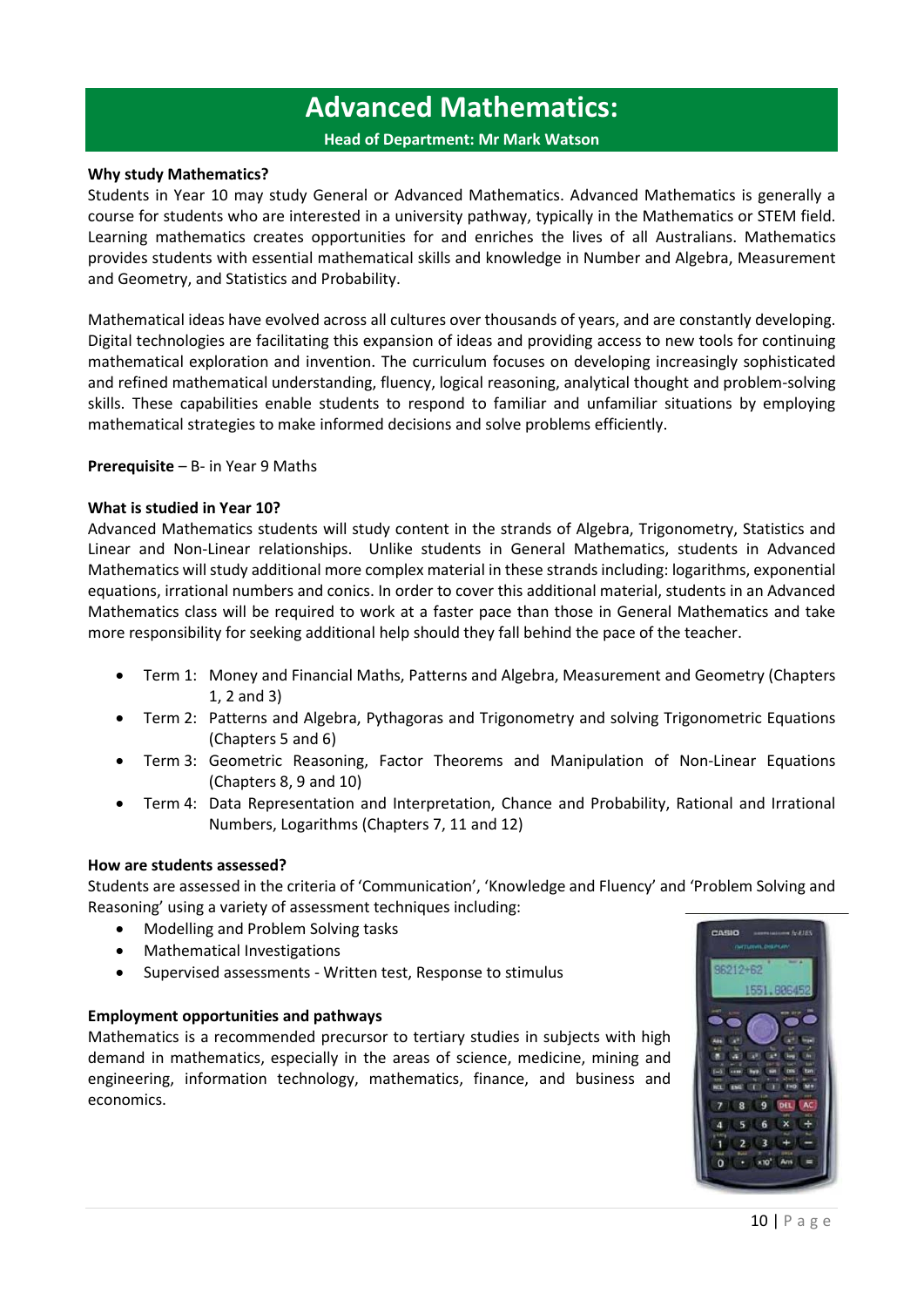## **General Mathematics:**

**Head of Department: Mr Mark Watson**

#### <span id="page-13-0"></span>**Why study Mathematics?**

Students in Year 10 may study General or Advanced Mathematics. Advanced Mathematics is generally a course for students who are interested in a university pathway, typically in the Mathematics or STEM field. Learning mathematics creates opportunities for and enriches the lives of all Australians. Mathematics in middle school provides students with essential mathematical skills and knowledge in Number and Algebra, Measurement and Geometry, and Statistics and Probability. It develops the numeracy capabilities that all students need in their personal, work and civic life, and provides the fundamentals on which mathematical specialties and professional applications of mathematics are built.

Mathematical ideas have evolved across all cultures over thousands of years, and are constantly developing. Digital technologies are facilitating this expansion of ideas and providing access to new tools for continuing mathematical exploration and invention. The curriculum focuses on developing increasingly sophisticated and refined mathematical understanding, fluency, logical reasoning, analytical thought and problem-solving skills. These capabilities enable students to respond to familiar and unfamiliar situations by employing mathematical strategies to make informed decisions and solve problems efficiently.

#### **What is studied in Year 10?**

Students in General Maths will study content in the strands of Algebra, Trigonometry, Statistics and Linear and Non-Linear relationships. However, General Mathematics students will work at a slower pace and will not cover the more complex material needed for inclusion in Mathematical Method (previously known as Maths B) and Specialist Mathematics (previously known as Maths C). Content which is omitted from the General Mathematics course includes: applying logarithms and logarithmic laws, solving trigonometric equations, graphing trigonometric functions, manipulation of non-linear equations, irrational numbers and conics.

- Term 1: Money and Financial Maths, Patterns and Algebra (Chapters 1, 2)
- Term 2: Measurement and Geometry, Patterns and Algebra, Pythagoras and Trigonometry (Chapters 3, 4 and 5)
- Term 3: Geometric Reasoning, Modelling Non-Linear Equations (Chapters 8, 9)
- Term 4: Data Representation and Interpretation, Chance and Probability (Chapters 7, 11)

#### **How are students assessed?**

Students are assessed in the criteria of 'Communication', 'Knowledge and Fluency' and 'Problem Solving and Reasoning' using a variety of assessment techniques including:

- Modelling and Problem Solving tasks
- Mathematical Investigations
- Supervised assessments Written test, Response to stimulus

#### **Employment opportunities and pathways**

Students who study General Mathematics are eligible for University entrance to almost all subjects. However, students wishing to study courses which require advanced mathematic skill, such as Physics, Chemistry, Medicine, Engineering, and IT, may either be ineligible for study, or unlikely to meet the standards required for entry and passing. Typically, General Mathematics is suitable for careers or courses including: finance, business and economics, accounting and nursing. Students wishing to study in the Arts or Humanities field are not currently restricted by taking General Mathematics. General Mathematics is also a precursor to further study and training in the technical trades such as toolmaking, sheet-metal working, fitting and turning, carpentry and plumbing, auto mechanics, tourism and hospitality, and administrative and managerial employment in a wide range of industries.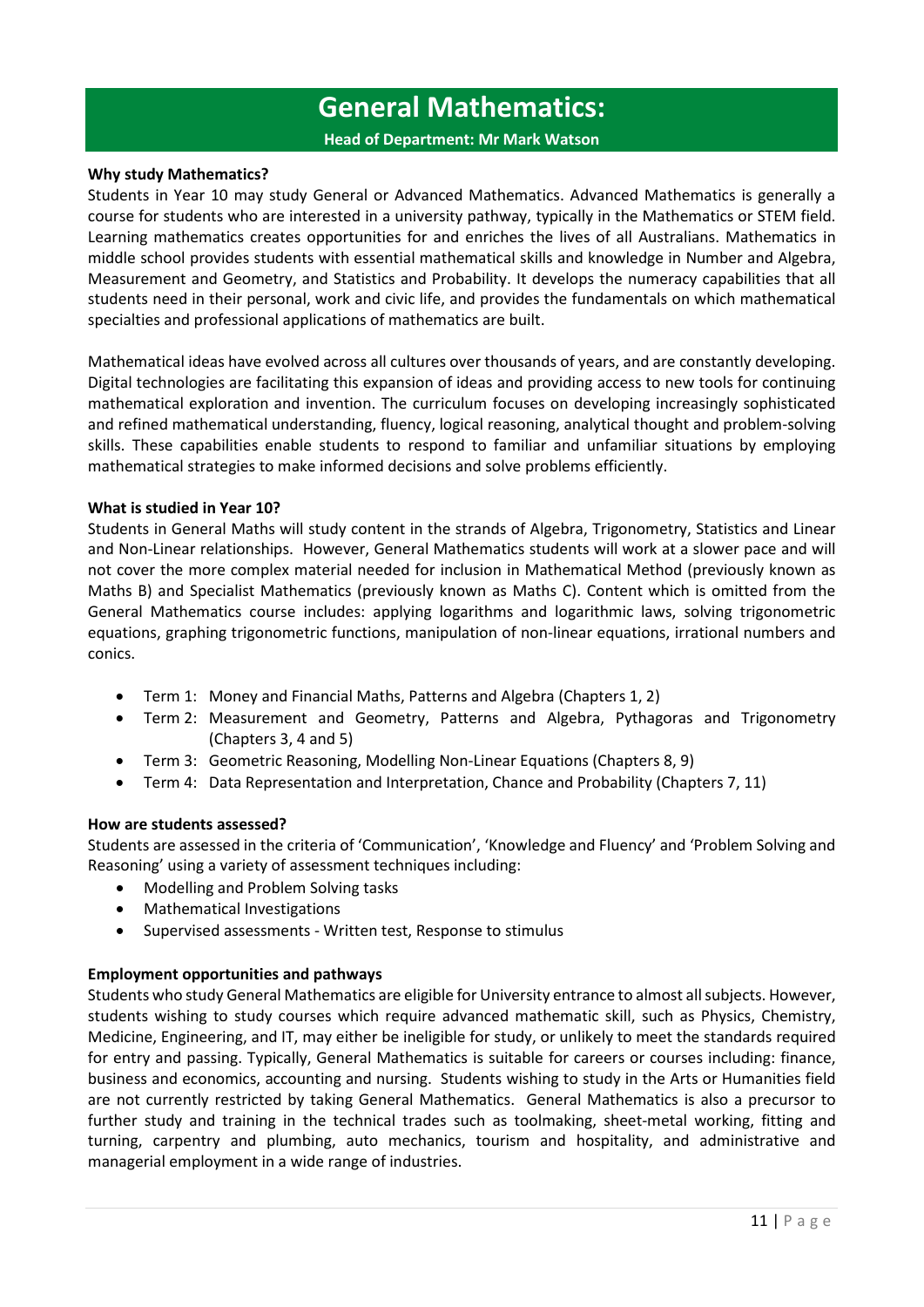## **Religious Education:**

**Co-ordinator: Mrs Sara Condon**

#### <span id="page-14-0"></span>**Why study Religious Education?**

As a Catholic school in the Edmund Rice tradition, we are called to be authentic to the Charter of Edmund Rice Education. We aspire to be faithful to the four touchstones of The Charter: Liberating Education; Gospel Spirituality; Inclusive Community; Justice and Solidarity. At Ambrose Treacy College Religious Education is a core subject in Year 10.

Religious Education provides for a study of religion in our contemporary culture. This study of religions and religious issues provides students with opportunities for clarifying their own beliefs and values. It aims at helping students acquire knowledge, understanding and affective appreciation of the Christian religious tradition in the context of the modern world. Special emphasis is given to areas of study that are of particular relevance to developing adolescents.

#### **What is studied in Year 10?**

Students cover a range of topics.

- Term 1 they look at the focus questions 'Who is God?' across a range of different religions, namely Hinduism, Buddhism, Christianity, Islam and Judaism.
- Term 2 students will look at emerging threats within our world and how we as Christians, respond to those threats.
- Term 3 the unit studied is Morality in the world today. Students will look at the concept of morality and how to apply it in our contemporary society.
- Term 4 they look at Christianity in the Modern World where students look at the development and changes of Christianity throughout the Modern era and they build an understanding of how those changes have affected and helped to shape Christianity today.

#### **How are students assessed?**

Students will complete a range of assessment tasks including:

- Research Assignment
- An essay under exam conditions
- A multimodal
- Short answer and extended response to stimulus exam

#### **Employment opportunities and pathways**

Religious Education can establish a basis for university Bachelor's degrees in Theology, Arts, Journalism, and Cultural Studies. Employment fields related to Religious Education include: ministry, priest, youth work, social work, research, teaching and journalism.

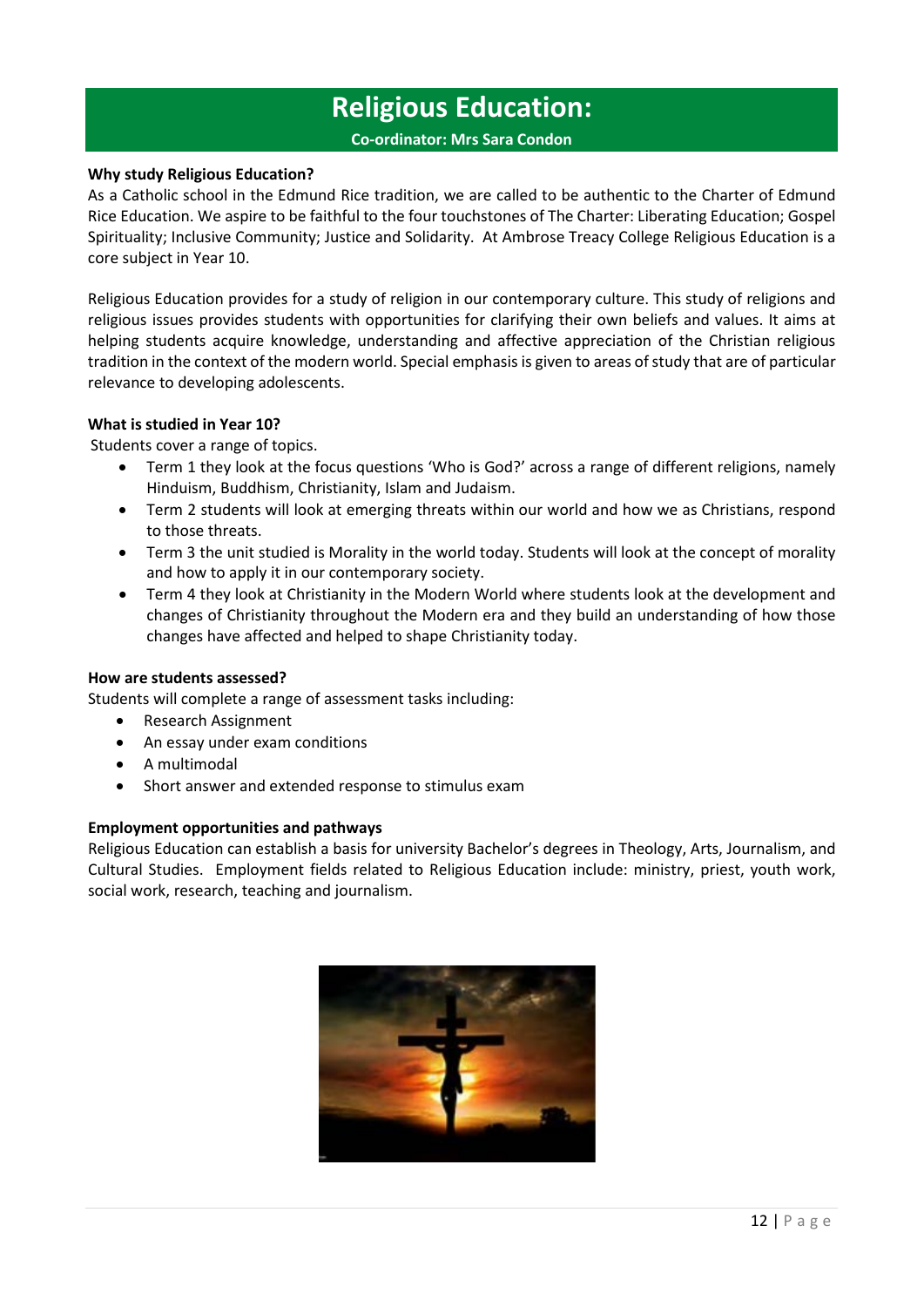## <span id="page-15-0"></span>**Elective Subjects: Strongly Recommended**

**(part of the National Curriculum Entitlement)**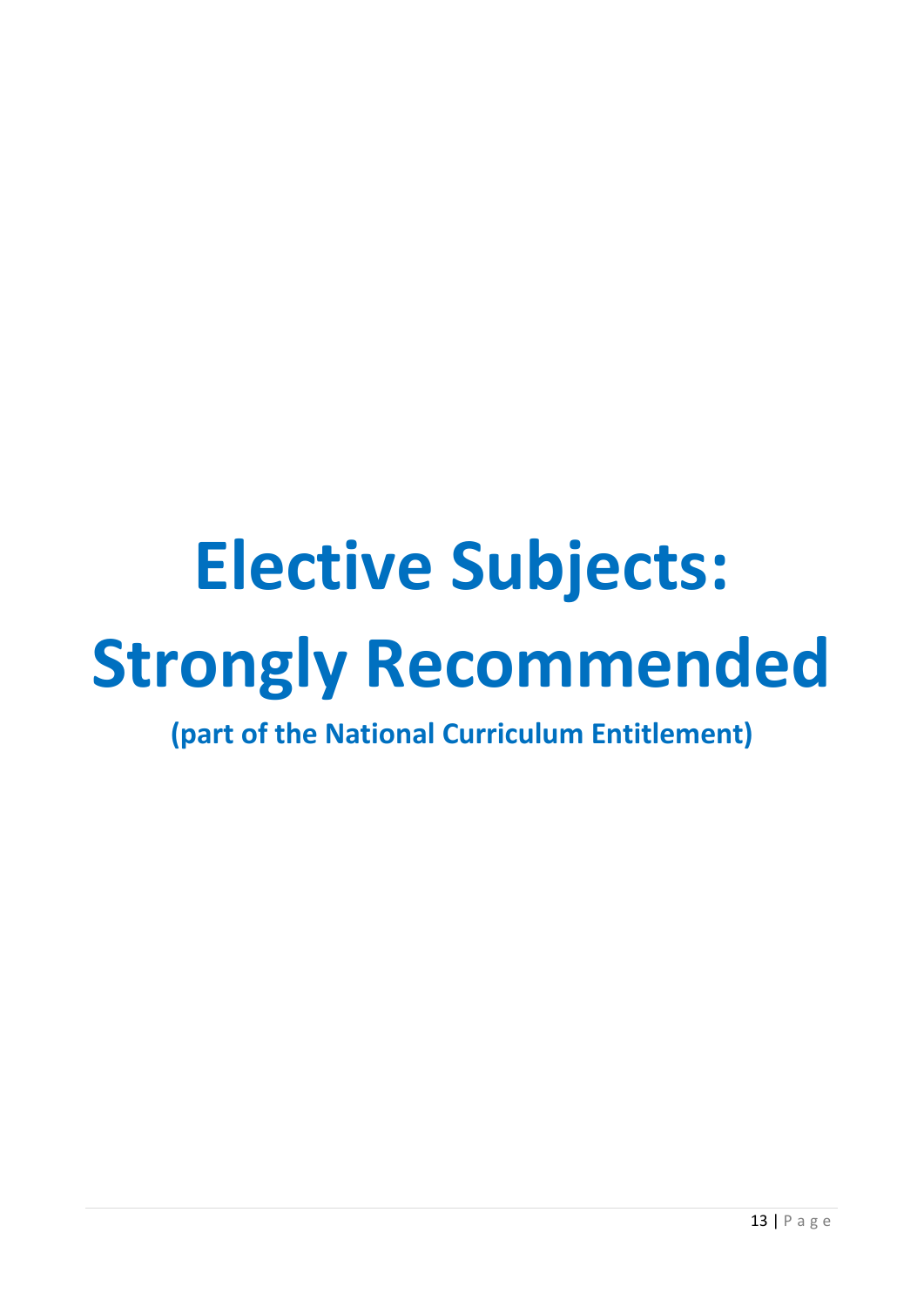## **Health and Physical Education**

#### **Co-ordinator: Mr Tim Walker**

#### <span id="page-16-0"></span>**Why study Health and Physical Education (H.P.E)?**

The Health and Physical Education learning area teaches students to enhance and explore their own and others' health and physical activity in diverse and changing contexts. Development of the physical, intellectual and social capacities necessary for healthy living and intelligent performance are key components of the curricula in the senior years at Ambrose Treacy College.

The Year 10 Health and Physical Education course will offer a range of units designed to give students experiences in both the academic and vocational areas of study that will be offered as part of the senior program. At the core of the H.P.E curriculum area is the establishment of the values and knowledge providing a foundation to develop an appreciation of the benefits of a



lifelong relationship with movement and physical activity. (See diagram: *a physically educated student)*

#### **What is studied in Year 10?**

Units of study will vary to reflect the two streams of senior study being the competency based VET course and the Authority Subject: Physical Education. Students should be well placed to make an informed decision about their subject choices for Year 11 & 12. Units studied in 2017 include:

- Skill Acquisition & European Handball
- Training Programs & Fitness
- Participation in Physical Activity and Sport & Recreational Games
- Coaching & Table Tennis

#### **How are students assessed?**

Students are assessed across both theoretical and practical domains. Assessment emphasises the depth of conceptual understanding, the sophistication of skills and the ability to apply essential knowledge expected of students. Each unit requires students to complete one assessment task based on theory learnt in the classroom. The mode of assessment varies and includes:

- Short and extended response exam
- Research Report
- Multimodal presentation
- Health Promotion Project

Students are also assessed in the practical domain. This mode of assessment is on-going and occurs throughout the course of the term.

#### **Employment opportunities and pathways**

The study of H.P.E can lead to university study in Bachelor's degrees in Human Movements, as well as Certificate courses in Sport and Community Recreation and Fitness.

H.P.E can establish a basis for employment in the fields of: environmental health, exercise science, health administration, naturopathy, fitness instruction, nursing/physiotherapy, nutrition and dietetics and education.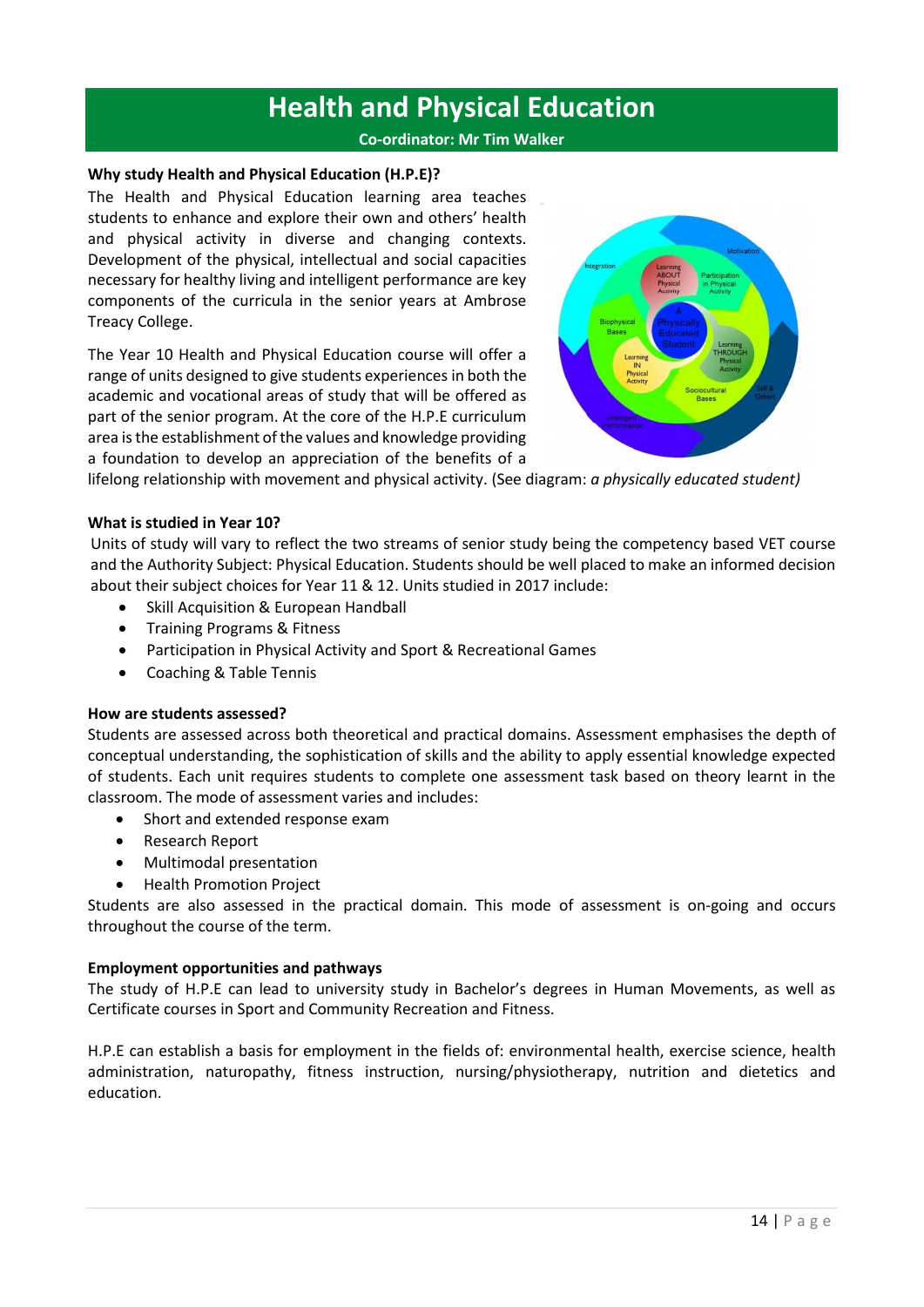## **History:**

#### **Head of Department: Mrs Lisa Holohan**

#### <span id="page-17-0"></span>**Why study History?**

The study of History up until the end of Year 10 is part of the mandatory National Curriculum developed by the Australian government. History provides students with a context which explains how the world came to be the way it is today. Students of History develop a strong understanding of significant concepts, people and events that have shaped national and global progress. Further, they develop an understanding of the extent to which the story of the past is 'constructed' through competing perspectives. Through the study of History, students are encouraged to develop civic consciousness and to reflect on how we can learn from the mistakes of the past.

In addition to learning about the past, students of History develop important skills which will help them in the Senior phase of learning, and throughout life. These skills include: developing arguments, defending arguments with evidence, analysing the strengths and limitations of evidence, critical analysis, organising extended written text, speech making and research. History students are exposed to high level literacies and learn a great deal about time management and interrogating evidence.

#### **What is studied in Year 10?**

This is an inquiry based subject that follows the Australian Curriculum. The course focuses on issues that have challenged the world from 1945. Each inquiry will explore the impacts of conflict on Australian society. Students will investigate how Australia emerged from the war and the key social issues that shaped modern Australia. Students will gain an appreciation for the Aboriginal Civil Rights movement during the 1960s and 1970s and how these were shaped by events in the United States of America. Units of study for 2017 include:

- World War II What were the causes, events, outcome and broader impacts of the conflict of World War II? The war in Europe and the Pacific
- Rights and Freedoms The Civil Right movement in the US and Australia
- Migration Movements

#### **How are students assessed?**

Students will complete a range of assessment tasks including:

- Content and Short Answer Response to Stimulus Tests
- Extended Essays in Response to Stimulus Tests
- Written and Oral Research Assignments

Students are assessed in the criteria including Historical Knowledge and Understanding, Historical Processes and Communication.

#### **Employment opportunities and pathways**

History can establish a basis for university Bachelor's degrees in Arts, Journalism, Political Science, Classics and International Relations. Employment fields related to History include: research, international relations,

public service: department of defence and foreign affairs, archaeology, teaching, journalism, law, business management and international diplomacy.

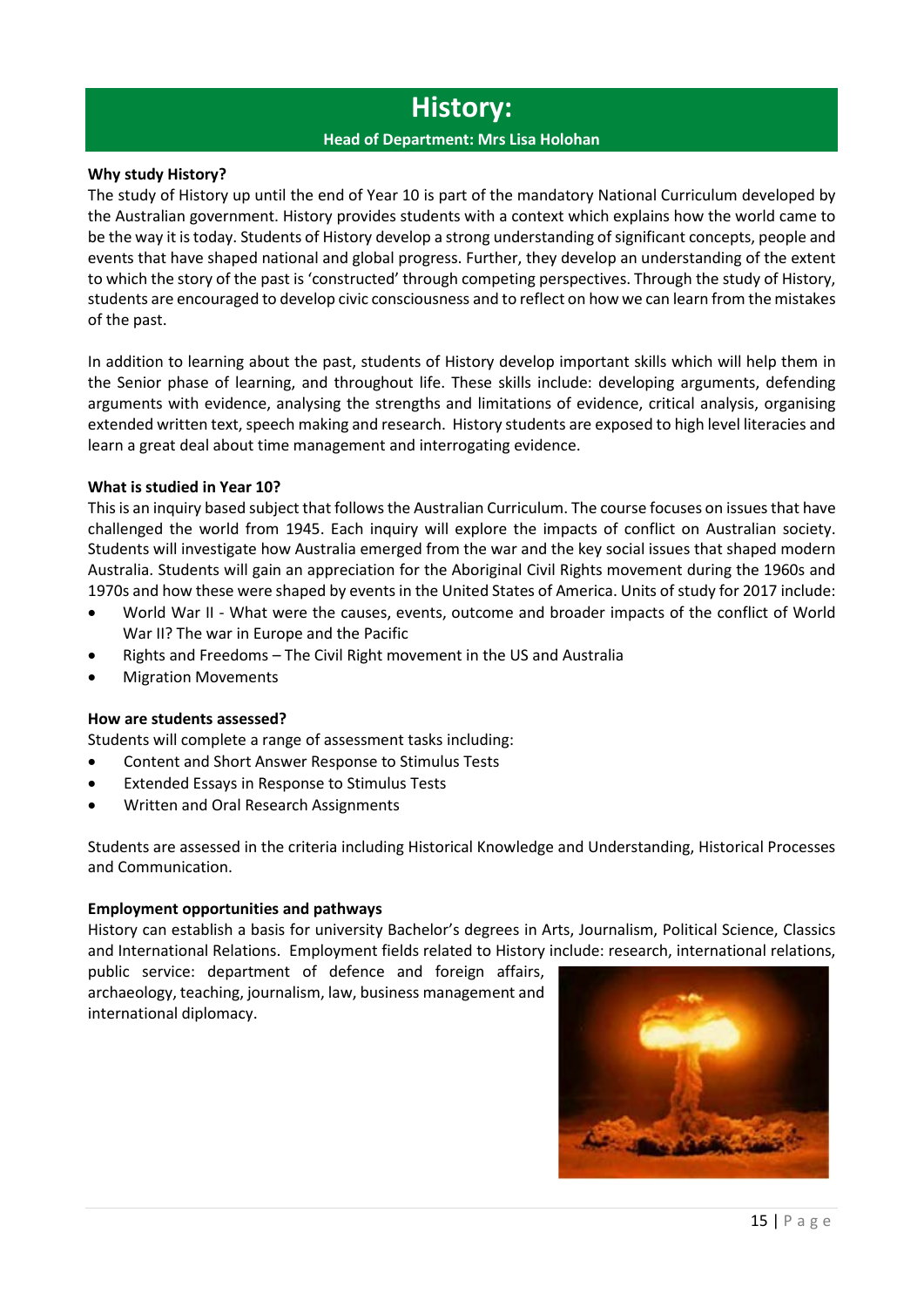## **Science:**

#### **Head of Department: Mr Mark Watson**

#### <span id="page-18-0"></span>**Why study Science?**

Science provides an empirical way of answering interesting and important questions about the biological, physical and technological world. Science is a dynamic, collaborative and creative human endeavour arising from our desire to make sense of our world through exploring the unknown, investigating universal mysteries, making predictions and solving problems. Science aims to understand a large number of observations in terms of a much smaller number of broad principles. Science knowledge is contestable and is revised, refined and extended as new evidence arises.

Students develop an understanding of important science concepts and processes, the practices used to develop scientific knowledge, of science's contribution to our culture and society, and its applications in our lives. This supports students to make informed decisions about local, national and global issues and to participate, if they so wish, in science-related careers.

In addition to its practical applications, learning science is a valuable pursuit in its own right. Students can experience the joy of scientific discovery and nurture their natural curiosity about the world around them. In doing this, they develop critical and creative thinking skills and challenge themselves to identify questions and draw evidence-based conclusions using scientific methods.

#### **What is studied in Year 10?**

Students study one term each of Chemistry, Physics and Biology as an introduction to the rigours of these branches of Science before they are required to specialise in Years 11 and 12. This is followed by a term of Earth and Space Science.

- Term 1: Students will analyse how the periodic table organises elements and use it to make predictions. They will also explain how chemical reactions are used to produce particular products and how different factors influence the rate of reactions.
- Term 2: Students will explain the concept of energy conservation and represent energy transfer and transformation within systems. They will apply relationships between force, mass and acceleration to predict changes in the motion of objects.
- Term 3: Students will investigate DNA and genetic hereditary in the context of Forensics. They will evaluate the evidence that underpins scientific theories that explain the diversity of life on Earth and explain the processes that underpin evolution.
- Term 4: Students will describe and analyse interactions and cycles within and between Earth's spheres. They will evaluate the evidence for scientific theories that explain the origin of the universe.

#### **How are students assessed?**

Students are assessed in the criteria of 'Communication', 'Knowledge and Understanding' and 'Scientific Processes, using a variety of assessment techniques including:

- Research tasks
- Scientific Reports
- Extended Experimental Investigations
- Supervised assessments Written test, Response to stimulus

#### **Employment opportunities and pathways**

Science can establish a basis for further education in Medicine, Biology, Physics, Marine Biology, Engineering, Nursing and Chemistry. Fields of employment relating to Science include: medicine, health (e.g. physiotherapy, occupational therapy, audiologist, geneticist), education, marine biology, environmental and scientific research, micro-biology, chemical engineering, pharmacy, radiology, dentistry, veterinary, forensic science, oceanography, geophysics, meteorology, physics, audiology and electrics.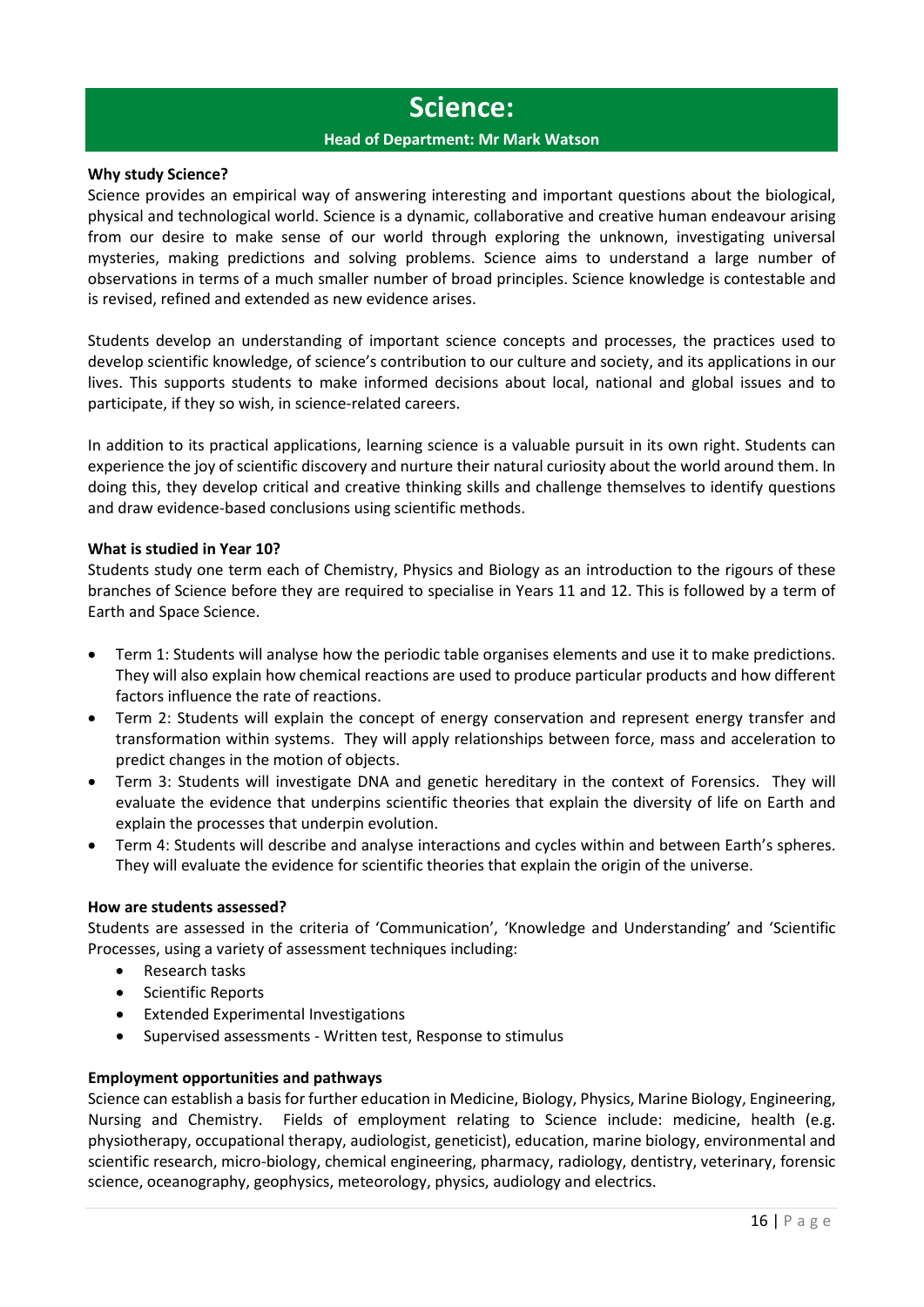# <span id="page-19-0"></span>**Additional Elective Subjects**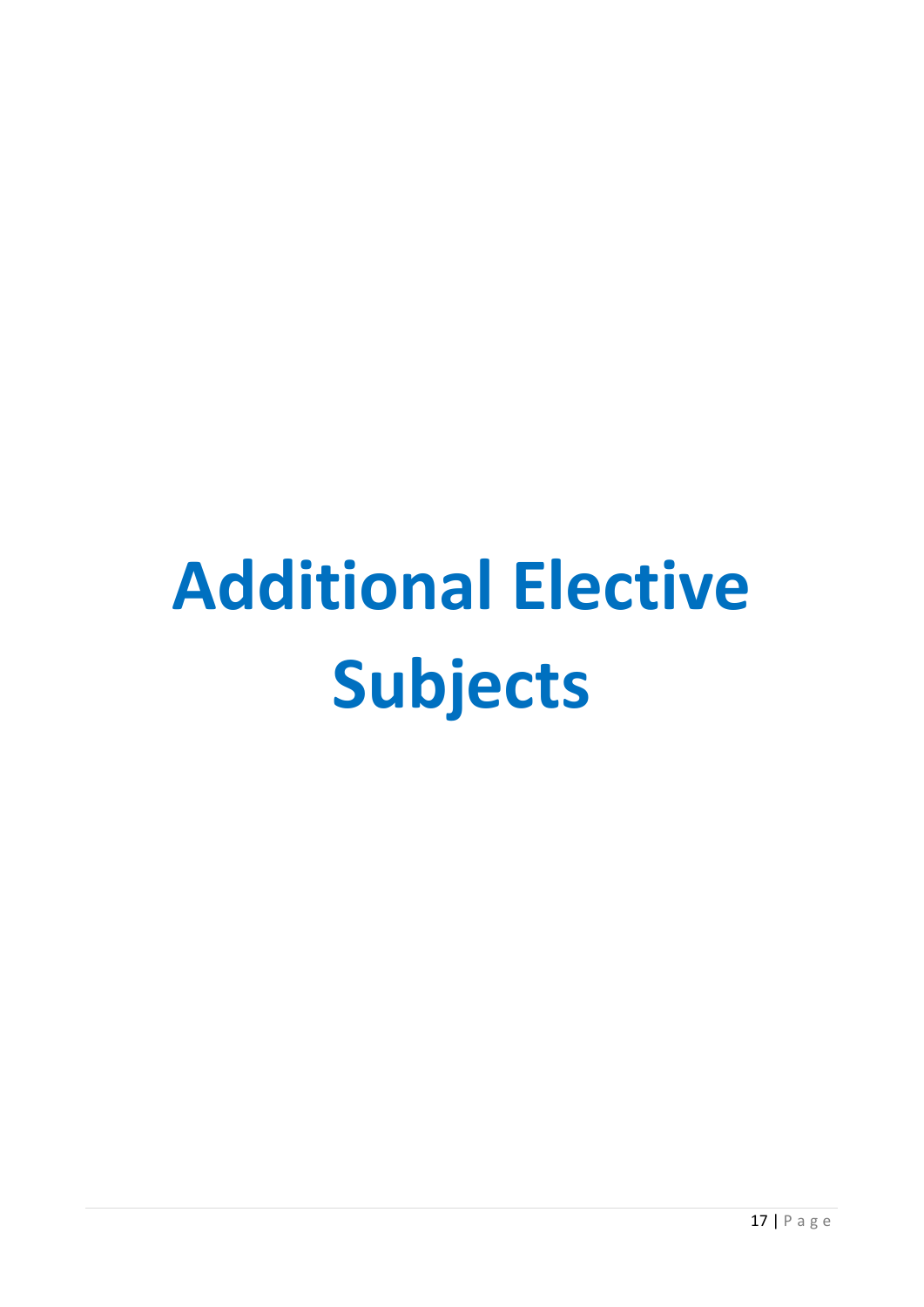## **Accounting and Economics:**

**Co-ordinator: Mr Patrick Howell**

#### <span id="page-20-0"></span>**Why study Business and Economics?**

Accounting and Economics explores the ways individuals, families, the community, businesses and governments make decisions in relation to the allocation of resources. It aims to enable students to understand the process of economic and business decision-making and its effects on themselves and others, now and in the future. Accounting specifically examines the processes of managing the financial records of business enterprises.

The study of Accounting and Economics develops the knowledge, understanding and skills that will inform students about the economy and encourage them to participate in and contribute to it. The curriculum examines those aspects of economics and accounting that underpin decision-making at personal, local, national, regional and global levels. Students learn to appreciate the interdependence of decisions made, as well as the effects of these decisions on consumers, businesses, governments and other economies. Students are also introduced to the concept of Double Entry Accounting and are exposed to running the books of a service based enterprise.

The Accounting and Economics curriculum builds awareness of resource allocation and making choices; the business environment; consumer and financial literacy; and work and work futures. At the same time, students are exposed to and encouraged to develop enterprising behaviours and capabilities such as embracing change; seeking innovation; working with others; showing initiative, flexibility and leadership; using new technologies; planning and organising; managing risk; and using resources efficiently. In studying economics and accounting students will develop transferable skills that enable them to identify contemporary economic and accounting issues or events; investigate these by collecting and interpreting relevant information and data; apply economic and accounting reasoning and concepts to make informed decisions; and reflect on, evaluate and communicate their conclusions.

#### **What is studied in Year 10?**

This subject studies the two disciplines of Accounting and Economics. The Accounting component of the course focuses on all Accounting principles for Service Businesses which includes such topics as Double entry accounting, Debit and Credit Rules and the Accounting Process from Source Documents to Trial Balance. There is also a focus on the interpretation of Final Accounts such as Income Statements and Balance Sheets. The Economic component of the course focuses on issues relating to Economic Performance, Living Standards, Government Management of Economies, Major Consumer Decisions and Business Productivity and how businesses respond to Economic Conditions.

#### **How are students assessed?**

Students will complete a range of assessment tasks including:

- Content and Short Response questions
- Report Writing/Extended Response Questions and Practical Accounting Responses

#### **Employment opportunities and pathways**

The Study of Business and Economics can lead to university study, including Bachelors' degrees in Business, Accounting, Economics and Commerce.

Employment pathways include: accountancy, business management, financial consultancy, human resource management, commerce, marketing, advertising, stock broking, teaching.

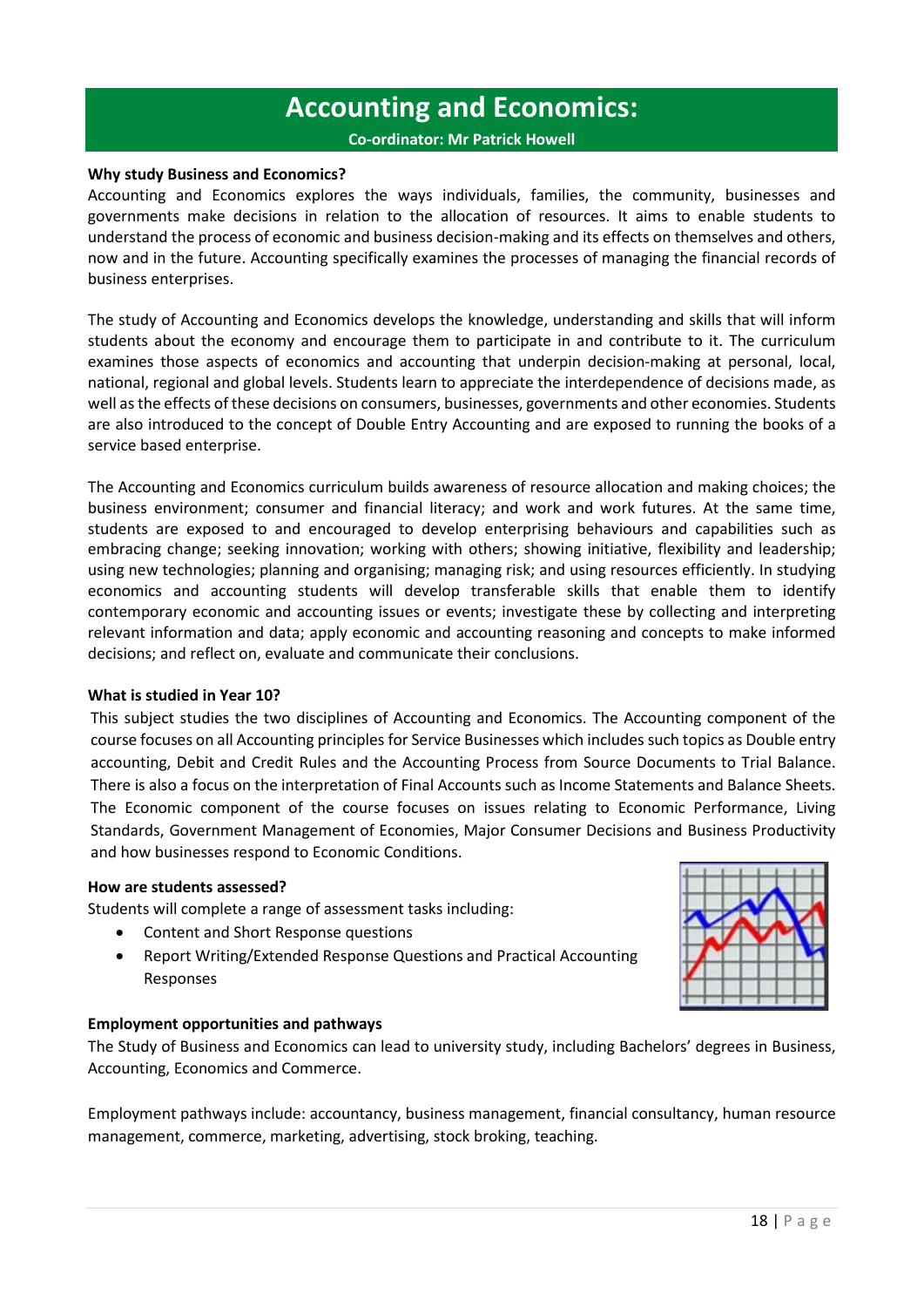### **Drama:**

#### **Head of Department: Mr Jason Goopy**

#### <span id="page-21-0"></span>**Why study Drama?**

Students of the Dramatic Arts learn both to perform and to critically reflect on performance, developing skills of creativity and evaluation. Drama assists students to develop their mind creatively and their abstract and creative thinking. Students learn to empathise with others' stories and understand a range of situations and perspectives, helping to develop their social and cultural skills and understandings.

Students also develop their communication and self-expression and build relationships in a range of contexts. It helps with building self-confidence, speaking in public, and developing interpersonal skills. Drama will help students become more aware of how their physical presentation can impact performance. Furthermore, students develop a range of skills to develop them as artists, and students in other subjects as they develop their perseverance and ability to overcome obstacles, lateral thinking, problem-solving, ability to translate ideas from one form to another and expression of ideas.

#### **What is studied in Year 10?**

Students immerse themselves in two Drama styles as they develop the understanding of elements of drama, conventions and varying styles. In Semester 1 students explore Verbatim Theatre and documentary drama elements, styles which draw on real experiences and stories of people to create plays. Students will view and perform published scripts in the verbatim style and script their own original works.

In Semester 2 students develop their expression and physical communication skills as they explore Physical Theatre; a performance style which uses the body and movement as the primary tool for communication of meaning. Drawing on the skills and conventions of this style students will devise and perform for a community audience pieces of Physical theatre as well as analysing others works in the style.

#### **How are students assessed?**

Students will be assessed in a number of different ways, including:

- Forming creation and making of original ideas and works
- Performance presentation of scripted and original works
- Responding analysis and critical reflection on performance

Students will be asked to participate in group work and performance work for others as an integral part of the course. This will help students to explore relationships on and off stage. It will also help communication skills.

#### **Employment opportunities and pathways**



The study of Drama can lead to a number of different pathways including direct employment in the industry and the wider creative industries field or tertiary study including university and / or TAFE courses such as bachelor degrees in the Arts, Creative Industries and Education as well as Certificates in Acting, Business or Technical Theatre.

Employment pathways include: Actor (stage, film, TV), applied theatre practitioner, casting director, choreographer, costume designer, movement coach, director (stage, film, TV), film/TV editor, lighting designer/technician, playwright, production management, publicity manager, radio announcer, scriptwriter, sound recordist/technician, stage manager, stunt performer, technical producer, television presenter, theme park entertainer, voice coach and wardrobe supervisor.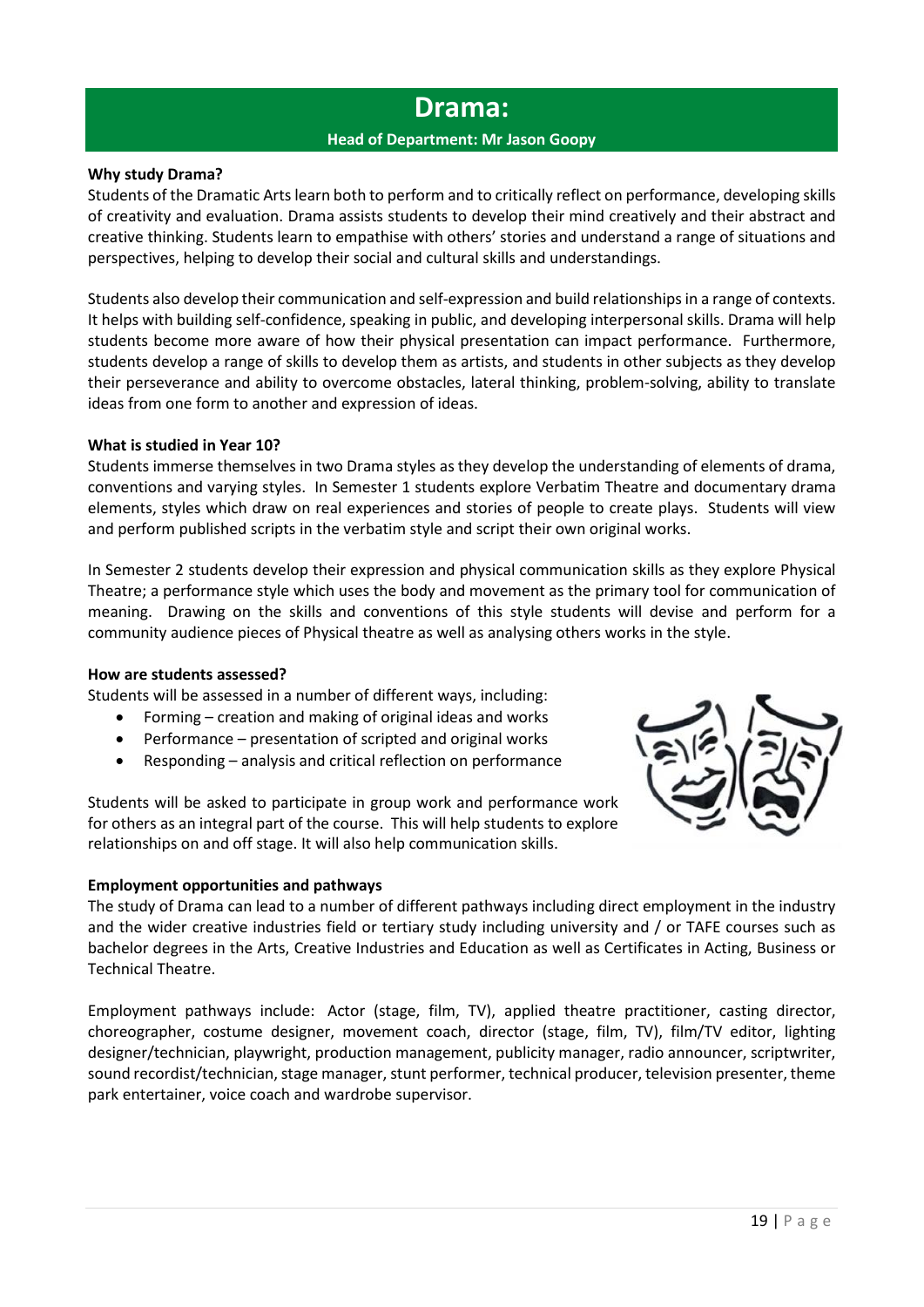## **Food Technology:**

#### **Co-ordinator: Mrs Jill Rau/Miss Kath Little**

#### <span id="page-22-0"></span>**Why study Food Technology?**

Food is a big part of our lives, though we often don't realise it. In Food Technology students will engage with significant issues related to food, including the ethics of food production and food service. Importantly, they will improve their understanding of the impact of food selection in our health and well-being, learning about how culture, tradition, scarcity, sustainability and nutrition impact choices we make around food selection.

As well as providing students with a theoretical understanding of the core issues impacting food, Food Technology is a practical subject which invites students to experiment with food design and creation, while at the same time, providing students with strong work place health and safety practices. Students of Food Technology will learn how to work productively as part of a team, observing the conventions of professional practice. This is a course designed for students who are interested in a vocational pathway.

#### **What is studied in Year 10?**

Students investigate a range of influences on food production, food service and food environments. They will apply learned knowledge and understanding of nutritional principles to evaluate meal plans for specific population groups based on their health and development needs. Students will design menus for nominated population groups and create meal plans which reflect dietary needs, culture, geography and food sustainability, justifying their choice of food technologies to be used.

- Term 1:Barista skills, coffee production, ethics and sustainability
- Term 2: Cultural dishes, cultural and geographical influences on food production, international eating habits and health indicators across populations
- Term 3: Food storage and transportation practices, sustainability and nutrition. Local produce and fresh ingredients, menu creation and design.
- Term 4: Food security and sustainability in the  $21<sup>st</sup>$  century.

#### **How are students assessed?**

Students will be assessed in both theoretical and practical elements of the course. Assessment will include both individual and group tasks.

- Written assessment will include: Reports, Menu Planning, Journal
- Practical assessment will include: Designing packaging, Food making tasks

#### **Employment opportunities and pathways**

The study of Food Technology can lead to future certificate courses, through TAFE, in hospitality. Employment pathways include the hospitality and services industry, including: front of house, wait staff, barista, cook, chef, caterer, event planner.

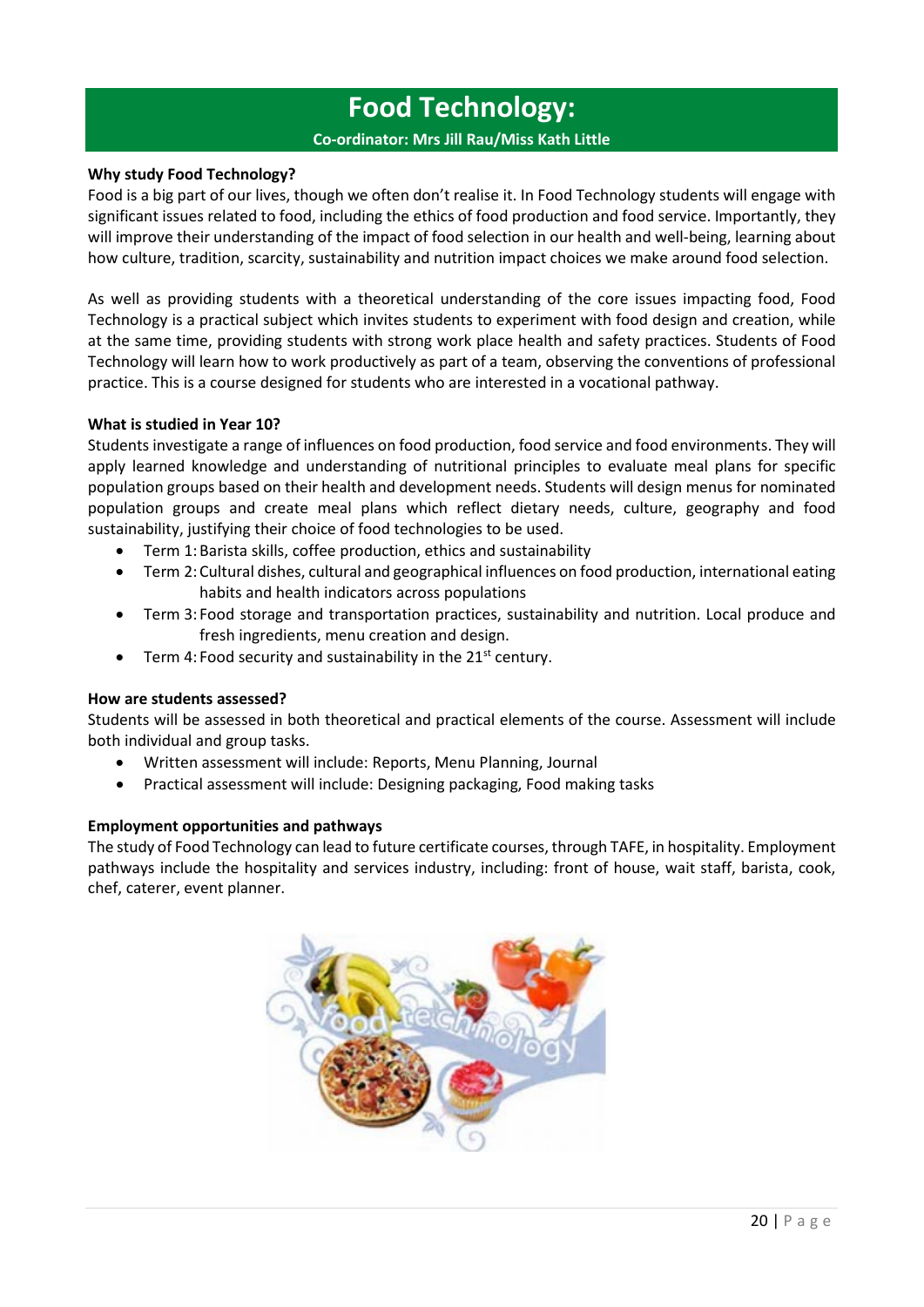## **Geography:**

#### **Head of Department: Mrs Lisa Holohan**

#### <span id="page-23-0"></span>**Why study Geography?**

Geography integrates the natural sciences, social sciences and humanities to build a holistic understanding of the world. Geography provides skills that can be applied in everyday life and at work. It teaches students to respond to questions critically, plan an inquiry, collect, evaluate, and interpret information, and suggest responses to what they have learned. Students conduct fieldwork, map and interpret data and spatial distributions, and use spatial technologies. This work can help to improve the numeracy and literacy skills of students.

#### **What is studied in Year 10?**

Students will understand the geographic characteristics of natural landscapes and explain how they are developed by natural processes, including extreme natural events. They will also understand how to analyse and explain the changes in natural environments due to natural processes and human activity. They will understand how to conduct fieldwork and collect and process data that can be represented using a range of geographic techniques and media. In Semester 2 students will understand how to describe and explain the geographic characteristics of different types of rural and urban environments and analyse and explain changes due to human activities. They will appreciate how to sort, process and represent spatial data related to the formation of natural landscapes using GIS (Geographic Information Systems). Units of study for 2017 include:

- Semester 1: Geographies of Human Wellbeing
- Semester 2: Environmental Change Management

#### **How are students assessed?**

Students will complete a range of assessment tasks including:

- Content and Short Answer Response to Stimulus Tests
- Geographical Inquiry Research
- Written and Oral Field Investigations

#### **Employment opportunities and pathways**

The study of Geography can lead to university pathways, including Bachelor's degrees in Arts, Science and Geology. Career pathways related to Geography include: environmental science, marine biology, geology, meteorology, sociology, research, climatology, damn management, education, public service, journalism, aide work and town planning.

![](_page_23_Picture_15.jpeg)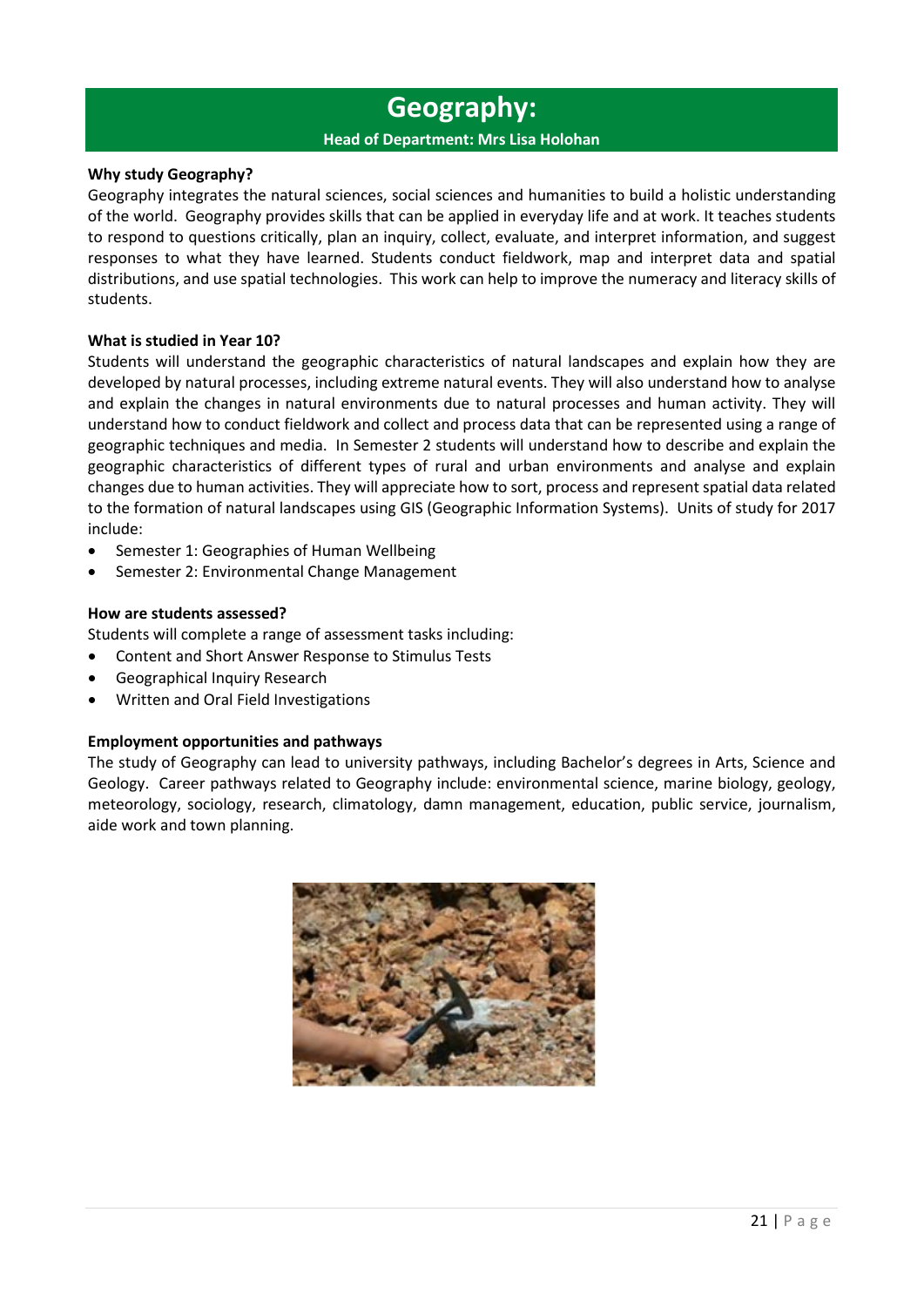## **Industrial Skills:**

#### **Co-ordinator: Mr Cam McConnell**

#### <span id="page-24-0"></span>**Why study Industrial Skills?**

In an increasingly competitive employment market it is important that students gain valuable knowledge, skills and experiences to enable them to be able to gain employment and to pursue a career in a field that interests them. Industrial skills is a subject focused on developing knowledge and foundation skills for students looking to undertake a trade pathway in future years.

The Industrial Skills course actively engages students in learning experiences that are transferable to Construction and Manufacturing Industries. Students will undertake practical projects designed to emulate competency based training and assessment in preparation for Vocational courses in year 11 and 12. Students build confidence through the use of a wide range of hand and power tools and gain a valuable introduction to future vocational studies. Students wishing to pursue a career in Construction or related trades, trade courses or simply have an interest in this field of expertise are encouraged to select this course.

#### **What is studied in Year 10?**

Students will construct and manufacture products focused on the delivery of knowledge and skills related to the construction and manufacturing industries. They will include working safely in the construction industry, planning and organising work, conducting workplace communication, carrying out measurements and calculations, handling materials and undertaking manufacturing and construction tasks.

#### **How are students assessed?**

The program is designed to emulate the training and assessment undertaken in vocational education. Competency-based assessment is the process of gathering evidence and making judgments on whether the student can consistently demonstrate and apply knowledge and skill to the standard of performance required in the workplace

There is no mark awarded in competency-based assessment. Students are assessed as either 'competent' or 'not yet competent'. Students will be progressively assessed as 'competent' or 'not yet competent' in individual units of competency.

Assessment techniques may include practical work, projects, tests, writing tasks and teacher observation.

#### **Employment opportunities and pathways**

Industrial Skills is a subject that assists students who wish to pursue a career in the construction or manufacturing sector with employment prospects in carpentry, brick/block laying, concreting, demolition, rigging, electrical, plumbing, roof tiling, plastering, steel fixing, wall and floor tiling, waterproofing, cabinetmaking, shop-fitting etc.

![](_page_24_Picture_13.jpeg)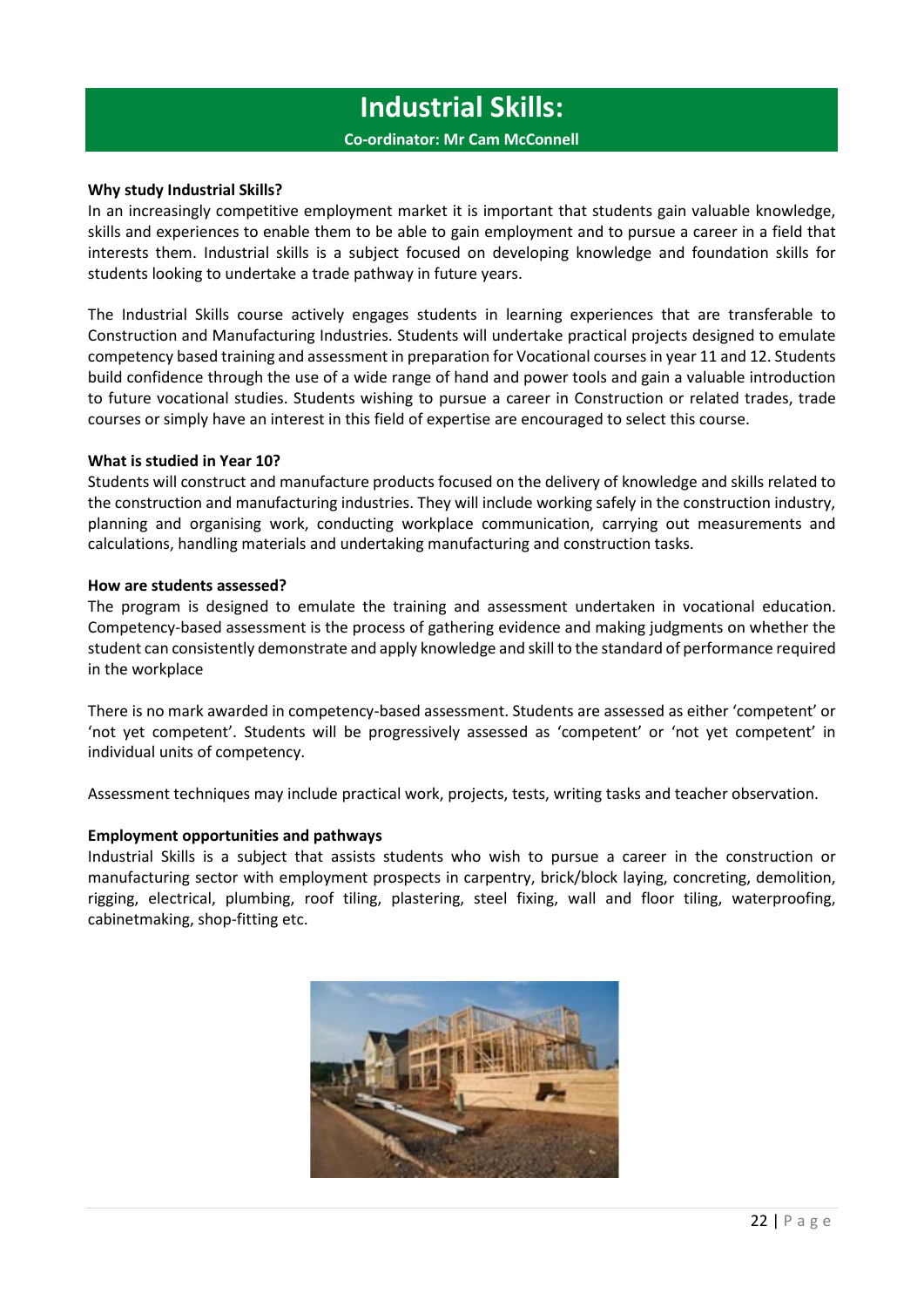## <span id="page-25-0"></span>**Introduction to Information Processing Technology (IPT):**

**Head of Department: Mr Mark Watson**

#### **Why study IPT?**

In a world that is increasingly digitised and automated, it is critical to the wellbeing and sustainability of the economy, the environment and society, that the benefits of information systems are exploited ethically. This requires deep knowledge and understanding of digital systems (a component of an information system) and how to manage risks. Ubiquitous digital systems such as mobile and desktop devices and networks are transforming learning, recreational activities, home life and work. Digital systems support new ways of collaborating and communicating, and require new skills such as computational and systems thinking. These technologies are an essential problem-solving toolset in our knowledge-based society.

Students are empowered to shape change by influencing how contemporary and emerging information systems and practices are applied to meet current and future needs. They have practical opportunities to use design thinking and to be innovative developers of digital solutions and knowledge. The subject helps students to become innovative creators of digital solutions, effective users of digital systems and critical consumers of information conveyed by digital systems. IPT helps students to be regional and global citizens capable of actively and ethically communicating and collaborating.

#### **What is studied in Year 10?**

Students will investigate data security. They will explain the control and management of networked digital systems and explore the security implications of the interaction between hardware, software and users. Students will evaluate information systems and their solutions in terms of risk, sustainability and potential for innovation and enterprise.

In their study of programming they will design and evaluate user experiences and implement modular programs using algorithms and data structures.

#### **How are students assessed?**

Students are assessed in the criteria of 'Knowledge and Understanding', and 'Processes and Production Skills' using a variety of assessment techniques including:

- Digital Folios
- Collaborative projects
- Supervised assessment Written test
- Programming tasks

#### **Employment opportunities and pathways**

The study of IPT provides students with knowledge and skills that are relevant for living and working in today's information-based society. The course of study can establish a basis for further education and employment in the fields of programming, database administration, IT support, games development, and other fields in information technology.

![](_page_25_Picture_16.jpeg)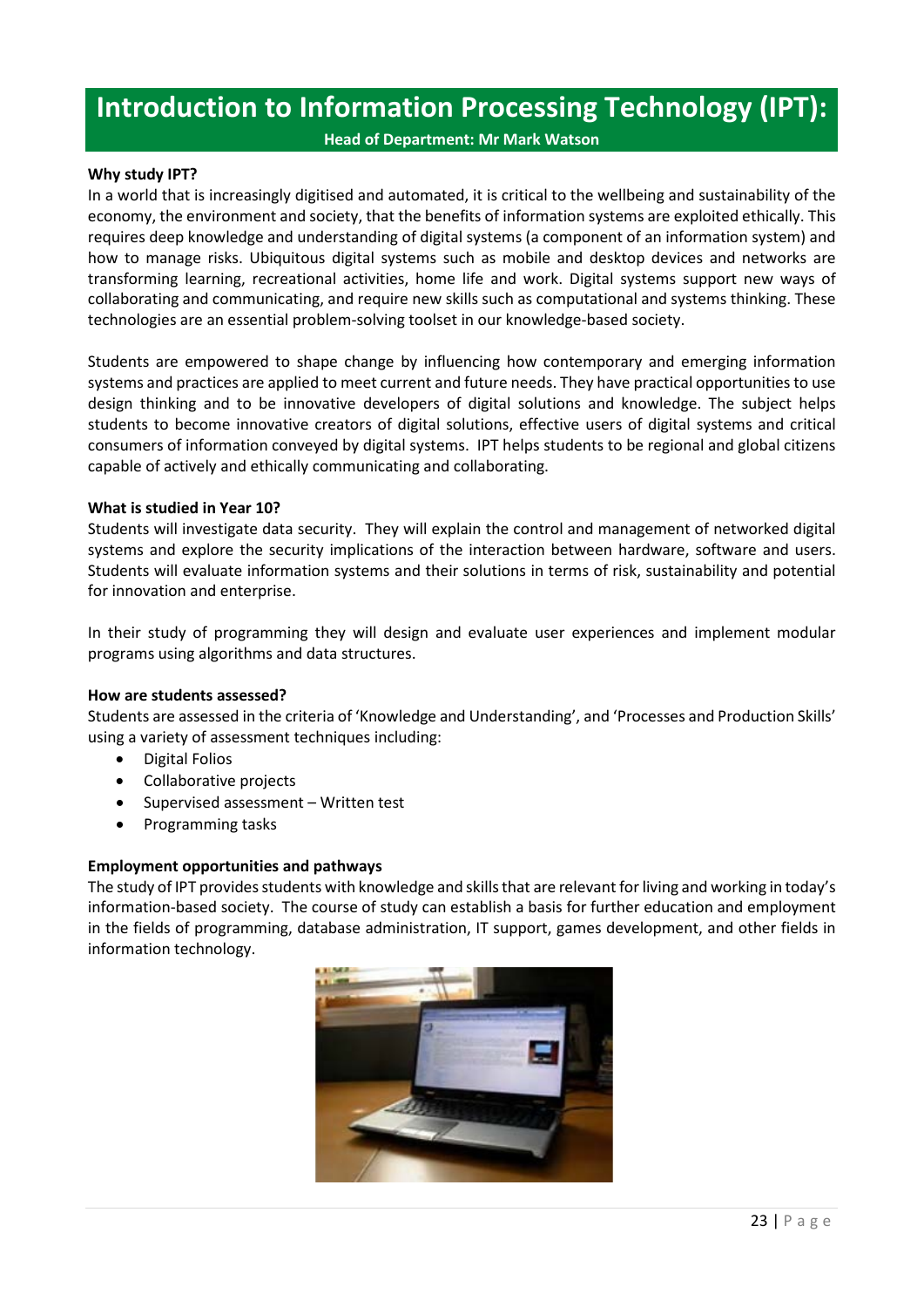## **Japanese:**

#### **Teachers: Mr Paul Ramsey/Mrs Jill Rau**

#### <span id="page-26-0"></span>**Why study Japanese?**

Japan's geographical proximity and strong economic partnership with Australia are important reasons why Japanese has long been taught in Australian schools. The strong partnership enjoyed by Australia and Japan require increasing interaction and exchange between Australians and Japanese speaking people. A close proximity and similar time zone allow for easy access and communication, providing Australian learners of Japanese plentiful opportunities for cultural exchange and interaction.

Learning a second language broadens students' horizons, enables them to understand how culture shapes identity and strengthens understanding of their own language and the nature of language. Learning a second language has been shown to be a great asset to the learner's cognitive performance, enhancing skills such as analysis, reflection and critical thinking.

As Japanese is a phonetical and predictable language, choosing Japanese as a second language to learn has numerous benefits. Students of Japanese develop useful communication skills and an appreciation of the Japanese culture and a respect for diversity and difference. Since the year 2000 Ambrose Treacy College has built a strong brother school relationship with Konan School in Kobe, Japan. Students of Japanese have the opportunity to develop their language skills and cultural appreciation through school trips to Japan.

#### **What is studied in Year 10?**

The Year 10 curriculum provides students with the opportunity to become more fluent and accurate in both spoken and written language production. Students should be proficient in the use of the 46 Hiragana characters. They gain more control of grammatical and textual elements. Students will continue to expand their knowledge of the more common and useful Kanji characters. They use expressive and descriptive language to discuss feelings, opinions and experiences particularly relating to their family, food, eating habits, daily routines and travel. Key questions of inquiry will include:

- How has the Japanese language changed and evolved in response to intercultural experience, technology, media and globalisation?
- What is the relationship between language, texts and culture?
- How does learning about language and culture impact on my way of learning and thinking?
- What strategies can I employ to decipher meaning in unfamiliar sentence structures, vocabulary and written text?
- How does culture underpin Japanese language and why are some Japanese phrases difficult to translate into English?

#### **How are students assessed?**

Students will complete a range of assessment tasks including:

- Translation tests across all modes reading, writing, listening and speaking
- Written oral presentation about student's own family
- Written assignments planning a holiday schedule in Japanese

#### **Employment opportunities and pathways**

Learning a language in the Senior phase can lead to many career opportunities. Japan remains a global economic force and international business, cultural exchanges and tourism are growth areas for young people. The addition of Japanese language to any tertiary course (for example engineering, science, law, medicine, international relations, construction management, teaching, IT and digital technologies etc.) can lead to international opportunities.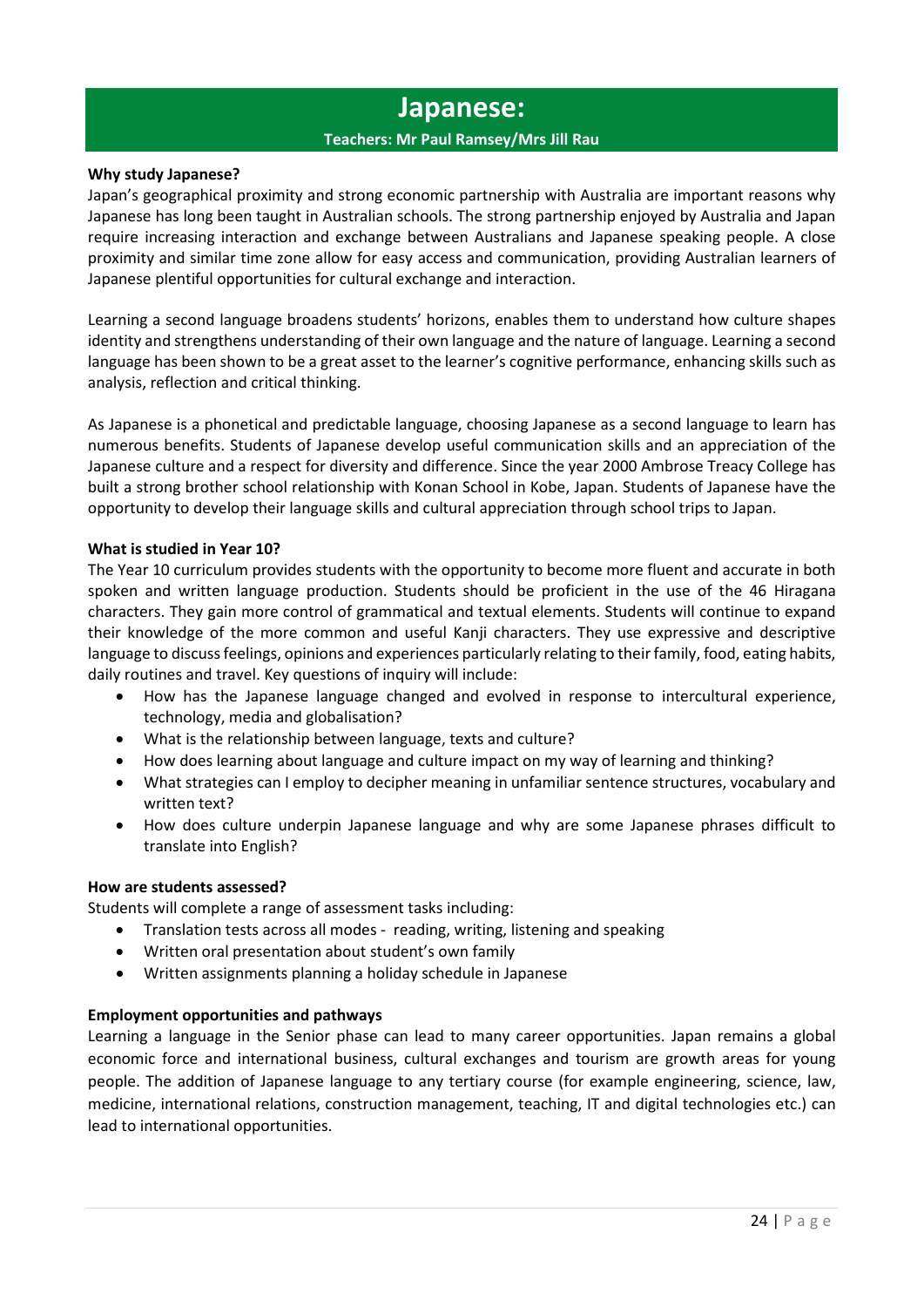## **Music:**

#### **Head of Department: Mr Jason Goopy**

#### <span id="page-27-0"></span>**Why study Music?**

Music is an enjoyable, challenging and inclusive subject that develops young men intellectually, emotionally, socially and spiritually. The study of Music through active participation can open a lifelong and meaningful connection with music. Students will: broaden their horizon; develop empathy and respect for a range of views; be supported in pursuing their own interests and passions; be encouraged to express their individuality; imagine and create original ideas and solutions to problems; and, learn to communicate and collaborate creatively with others. All students can experience success in this subject and research shows a deeper musical understanding leads to increased musical enjoyment. In particular, students receiving individual tuition on an instrument/voice and involved in the co-curricular ensemble program will benefit from studying class music.

#### **What is studied in Year 10?**

Year 10 Music will extend student musicianship sequentially by developing and extending a range of music skills, knowledge and understanding concurrently. Students will benefit from a well-rounded music education incorporating performance, composition, theory, aural development, music technology and investigations into social and historical context. A broad range of music styles and genres will be analysed and evaluated ranging from vocal and instrumental music of the Middle Ages to popular song and new music. Explicit connections will be made between music traditions, genres and technologies of the past, today and the future. Year 10 Music prepares students with the knowledge, skills and understanding to confidently pursue their own musical tastes and interests in their senior schooling years and beyond. How are students assessed?

Students will engage in a variety of tasks that foster and extend their personal musicianship. The course assessment provides students with the flexibility to pursue their own interests, express their individuality and collaborate with their classmates. Music knowledge, skills and understanding are assessed through both small musicianship tasks and larger projects.

Students are assessed on the following criteria:

- Making: Composing for example re-creation of existing works; arrangements; remixes; and, original compositions (handwritten and using technology)
- Making: Performing for example Solo, small group and large group performances through singing and playing instruments
- Responding for example Aural (listening) and visual (music notation) analysis; and, aural dictation.

#### **Further study and careers**

Students can elect to continue studying Music in their Senior years of schooling. Further study options exist for certificates, diplomas and university degrees in music performance, composition, musicology, music theatre, music technology, audio production, popular music, creative industries and education. Many universities also offer dual degree programs. The study of music could directly assist and lead to the following careers: accompanist, arts/music administrator, advertiser, audio engineer, church musician, conductor, composer, DJ, event management, instrument craftsman/builder, marketing, musicologist, music curation, music/entertainment/intellectual property lawyer, music journalist/critic, music librarian, music teacher, music theatre artist, music therapist, producer, professional musician, music retailer, singer songwriter, software engineer, stage management, and video game developer. Music also assists students in meaningful music participation beyond school. This includes for personal enjoyment, being able to participate in community performance ensembles, creating new music to share with others, being an informed audience member and artistic citizen.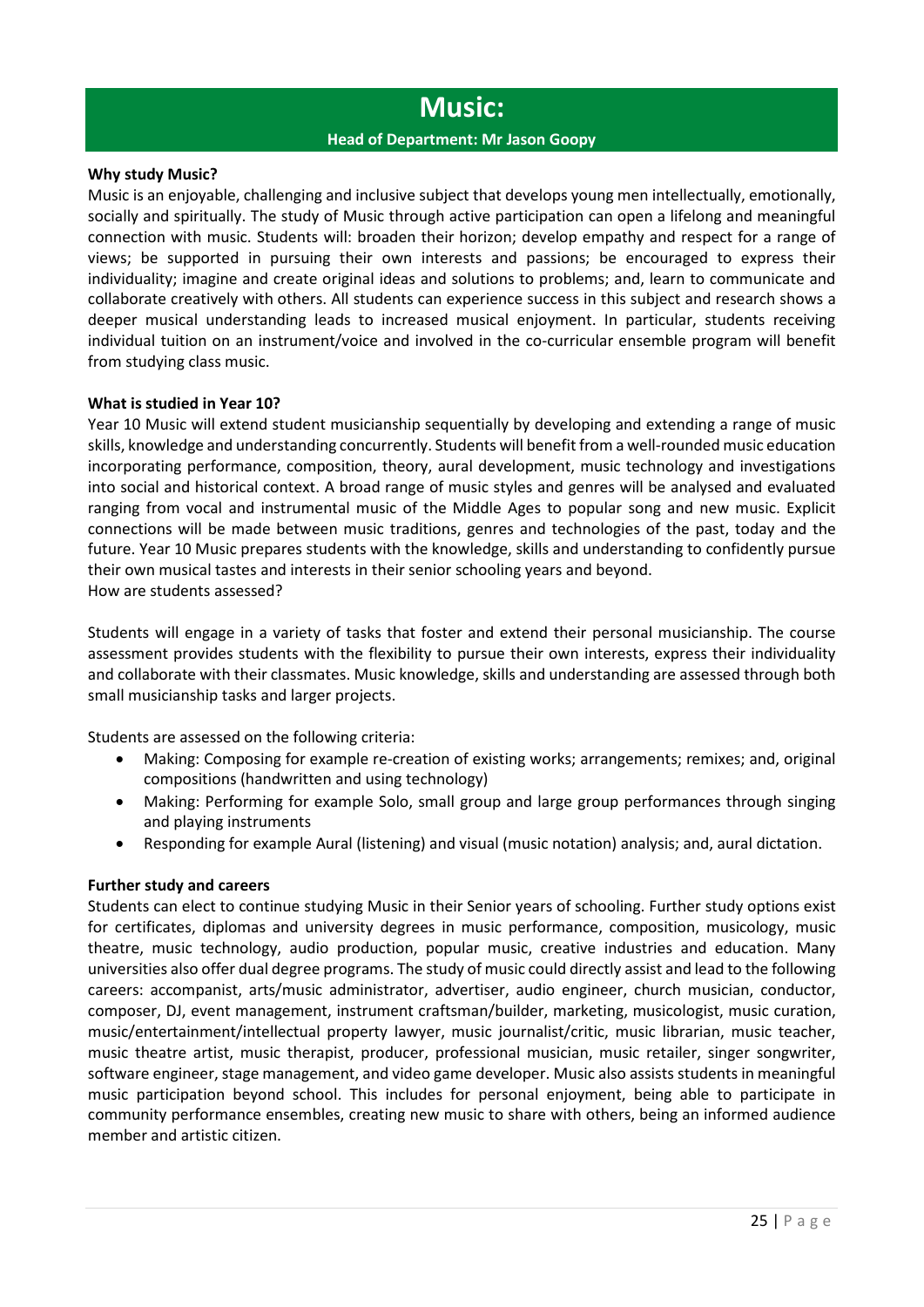## **Tech Studies:**

#### **Co-ordinator: Mr Cam McConnell**

#### <span id="page-28-0"></span>**Why study Tech Studies?**

In an increasingly technological and complex world, it is important to develop knowledge and confidence to critically analyse and creatively respond to design challenges. Knowledge, understanding and skills involved in the design, development and use of technologies are influenced by and can play a role in enriching and transforming societies and our natural, managed and constructed environments.

Tech Studies actively engages students in creating quality designed solutions for identified needs and opportunities across a range of technologies contexts. Students consider the economic, environmental and social impacts of technological change and how the choice and use of technologies contributes to a sustainable future. Tech Studies is especially relevant in assisting students to cope with present and future technological changes.

The subject motivates young people and engages them in a range of learning experiences that are transferable to family and home, constructive leisure activities, community contribution and the world of work. Our rapidly changing world requires students to understand the process of change and to engage positively and creatively with it. Tech Studies emulates these challenges contextually and asks students to react to 'real' situations.

#### **What is studied in Year 10?**

Tech Studies requires students to identify and understand a problem or need, select appropriate resources and strategies that may solve that problem, implement a plan and evaluate the outcomes. Students manage projects independently and collaboratively from conception to realisation. They are exposed to a range of intellectual challenges while developing solutions to problems. Students are encouraged to be active participants in invention and innovation.

#### **How are students assessed?**

Students are assessed in the criteria of 'Knowledge and Understanding', 'Investigating, Designing and Evaluating' and 'Production Skills' using a variety of assessment techniques including:

- Design Folios including CAD drawings
- Produced Artefacts (projects)
- Research Reports
- Visual presentations, such as data-show, time-lapse movie or multimedia may also be employed.

#### **Employment opportunities and pathways**

Tech Studies can establish a basis for further education at university level, in Architecture, Civil Engineering and Project Management. It is also a subject that assists students who wish to pursue a career in the construction or manufacturing sector.

Employment related to Tech Studies includes: graphic design, industrial design, product design, built environment design (architecture, landscape architecture, and interior design), engineering, urban and regional planning, and project management along with the construction and manufacturing trades.

![](_page_28_Picture_17.jpeg)